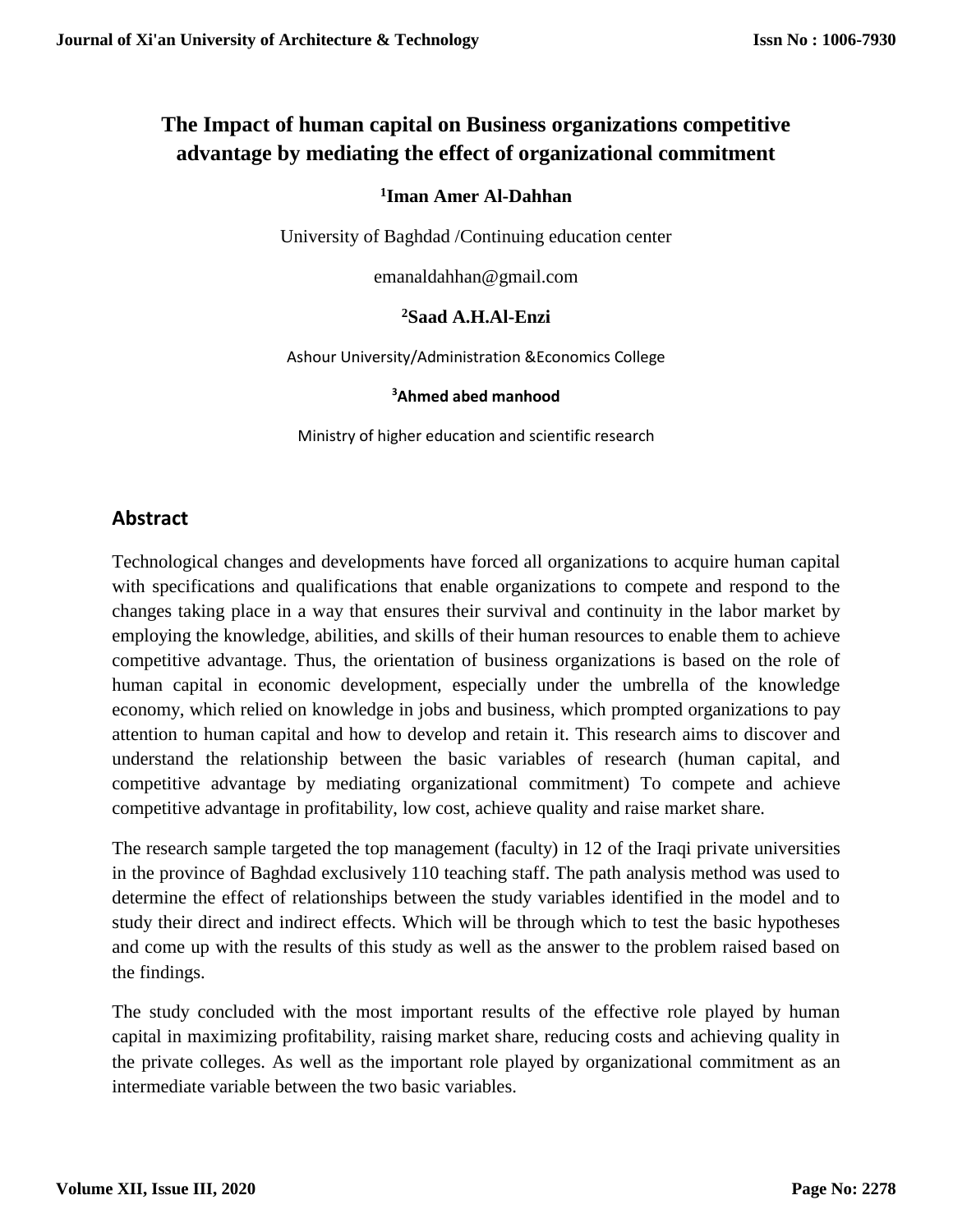**Keywords**: Human Capital, Organizational Commitment, Competitive Advantage

#### **1.Introduction**

In the midst of our changing world and increasing competition in global markets. Contemporary business organizations must look for new competitive advantages that contribute to their competitiveness in these markets. One of the most important assets in these organizations is the workforce owned (Marimuthu, et al., 2009: 26). Human capital is also the driving force of competitive advantage for business today, where, if properly invested, human capital represents the innate capacity acquired in individuals that leads to an increase in the added economic value in all business areas. ( Alnidawi, et al.,2017:64)

The concept of human capital has been linked to the emergence of learning organizations, Where the organizations began to increase their orientation towards increasing and developing the knowledge and skills of their employees and acquiring their abilities and skills and encourage creative and innovative abilities to reach the achievement of its objectives and goals and the interest of its workers, These organizations have enriched the value of their human capital (Alnachefi & Alhajja, 2017: 53) and therefore need to invest their resources through the holistic development of human capital to achieve sustainability and organizational goals and to ensure that workers have the knowledge, skills, and competencies required to work effectively in a challenging and fast-changing work environment. Providing the right environment for employees and strengthening social bonds reinforces a sense of belonging and commitment towards the organization. Employees with a strong commitment to their organizations thus become a source of strength to help them achieve a competitive advantage, maintain their viability and compete with other organizations in the marketplace. (laeka 2018: p 77)

Economist Adam Smith stressed in his famous book "The Wealth of Nations" that the skills, qualifications, and experience gained by the individual during learning is the cornerstone of fixed capital, and the large financial cost to spend on, these talents are an important aspect of the wealth of the individual, which is An essential part of the wealth of the society in which it is a member in. (Shabbat, Deli, 2018: p. 497) It is the only wealth that cannot be imitated easily and is the main way to compete in today's knowledge economy societies. This has a major role in creating organizational value (Silvestre, 2018: 35) and these days human capital has been considered the most important element to achieve competitive advantage in most organizations, As an intangible organizational asset, it is essentially representative of the qualifications of all organization personnel. ( Henderson,2017:1) These qualifications include skills such as education, experience, ability, and capability. Therefore, it has become recognized that if the organization knows how its human capital contributes to its success, it is possible to manage and measure the capabilities of this organization effectively. Human capital development is,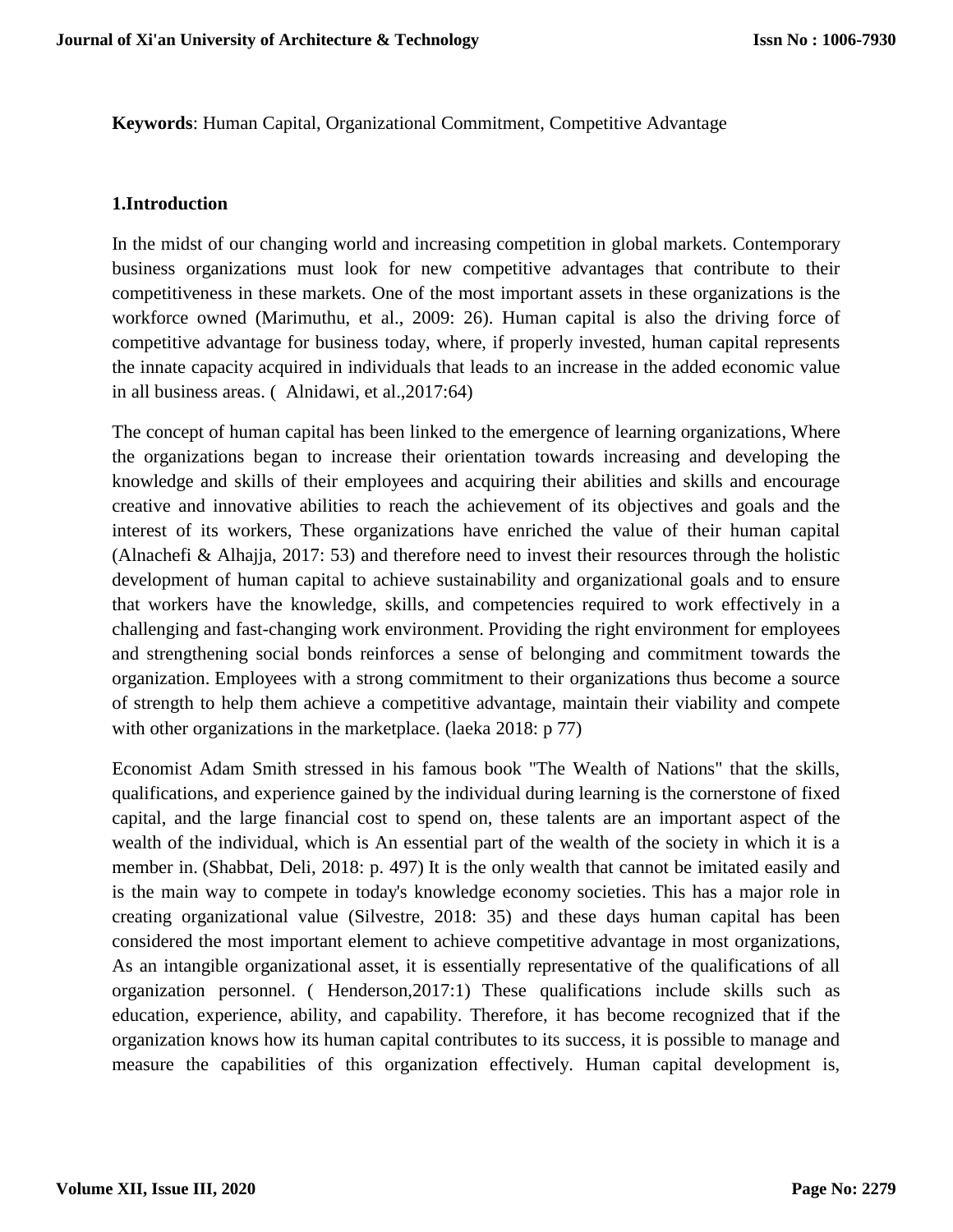therefore, the main challenge facing business leaders to formulate future competitive strategies (Memon, 2009: 4182).

# **2.Research methodology and previous studies**

#### **1.2: Research methodology framework**

#### **1.1.2 Research problem**

Rapid changes have been imposed on contemporary organizations to possess human capital with distinctive characteristics that enable them to respond to these changes and achieve competitive advantage and put them at the forefront. Universities and educational institutions have been and continue to be the main source of providing state institutions with scientific capabilities that can compete in the competition, as well as one of the reasons for economic progress is the development of higher education institutions. Educational institutions are demanding not only distinctive human abilities but also a quality capable of activating them to become one of their competitive advantages.

The educational sector in Iraq is growing and increasing through the establishment of private educational institutions, each trying to achieve the competitive advantage that distinguishes it from its counterparts, and through the human capital, which possesses all dimensions. Accordingly, the problem of research can be expressed in the following main question:

**What is the impact of human capital in all its dimensions on achieving competitive advantage and does organization commitment mediate the relationship between human capital and competitive advantage?**

#### **1-2.2. The importance of research**

The human capital variable is one of the contemporary variables that has attracted increasing interest by institutions aiming to achieve competitive advantage in light of the rapid and complex changes in the world today, which is one of the most important challenges facing these organizations through the possession of innovative and creative minds with scientific expertise and knowledge and qualifications Teamwork enables them to create and achieve the competitive advantage that ensures the continuity and success of their counterparts from educational institutions researched. The importance of this research has emerged through:

1- Scientific addition in diagnosing the fundamental role played by human capital, which is one of the most important assets owned by organizations in achieving competitive advantage.

2- Highlighting the concept of human capital and its importance as one of the vital and fundamental topics in the success of institutions.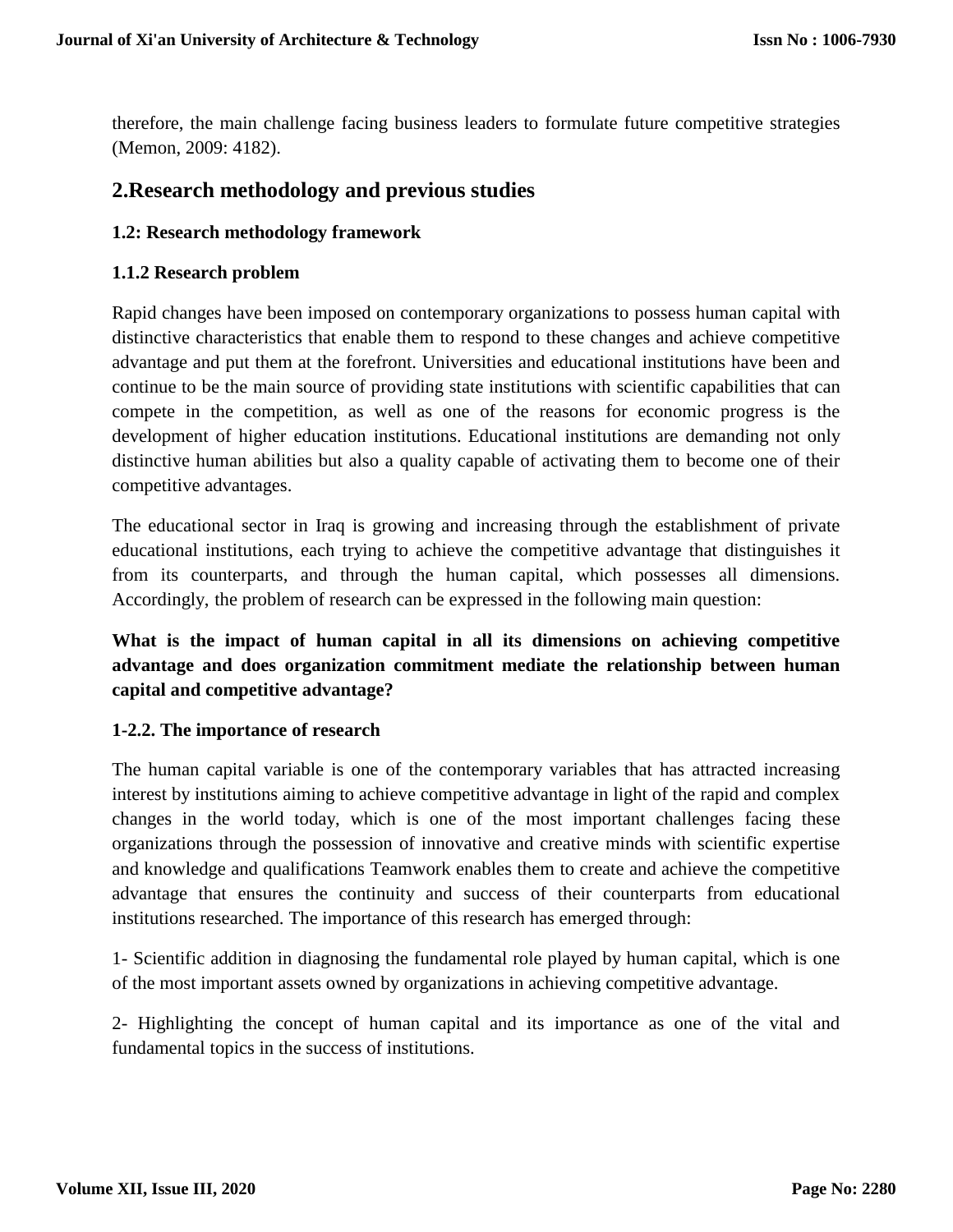## **1.3.2. Research objectives**

This research seeks to achieve the objectives below:

1. Knowledge of the level of human capital and organizational commitment among educational institutions of the research sample institutions.

2 - shed light on the effective role of human capital in private educational institutions in Iraq and the extent of its contribution to achieve competitive advantage through regulatory commitment.

3 - Reveal the most important dimensions of human capital owned by educational institutions researched and its role in achieving competitive advantage through an organizational commitment to its three dimensions.

4. Measure variable competitive advantage and verify its existence under human capital in research sample institutions.

5 - To reveal the extent of knowledge and awareness of university leaders in colleges' research sample of the concept of human capital and how to measure in their colleges.

### **1.4.2. Research model and hypotheses**

The research requires the preparation of a hypothetical model that illustrates the different relationships between research variables that contribute to the achievement of its objectives as described below.



**Figure ( ) Analysis of the mediation model of the search variables**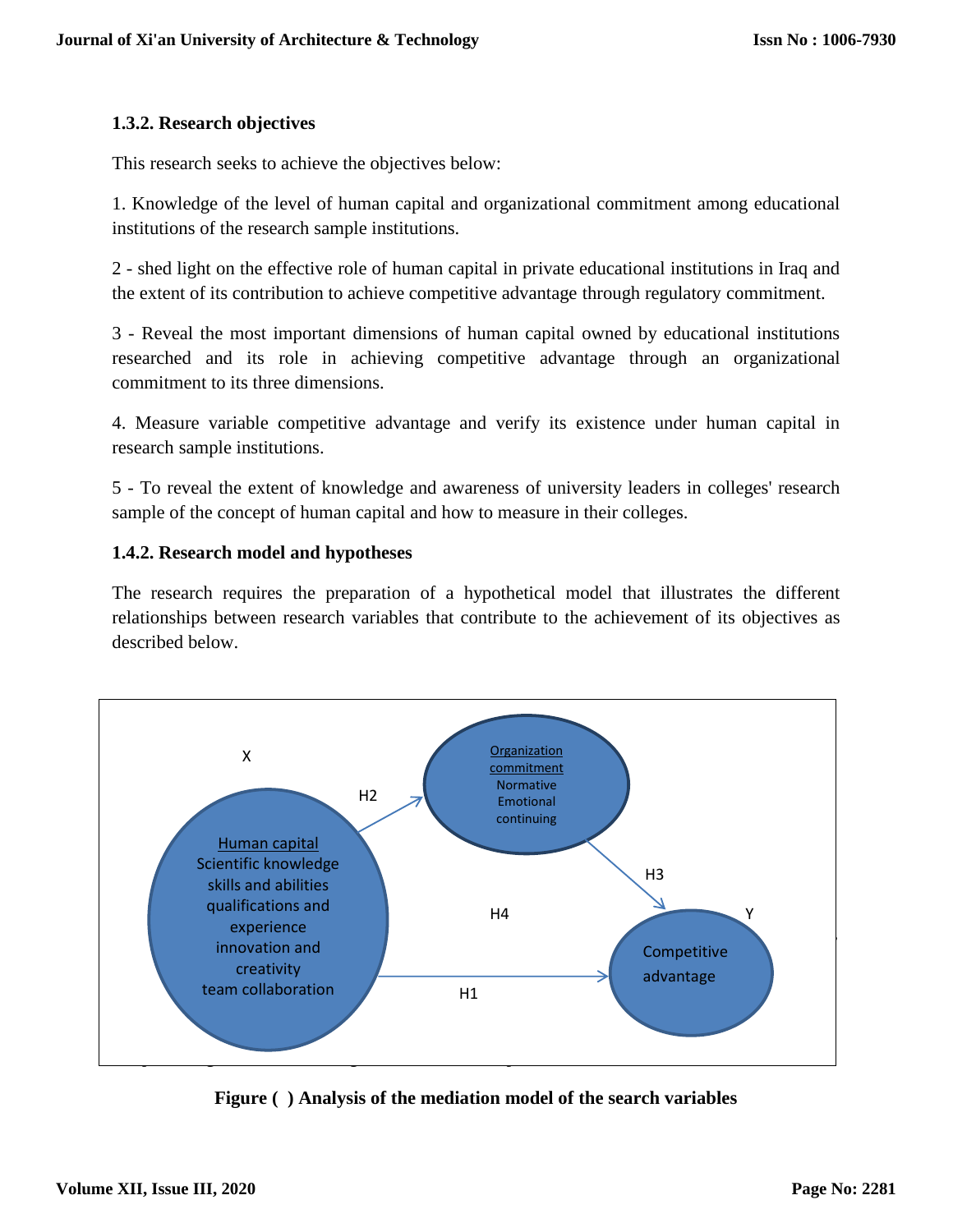## **1.5.2 Research hypotheses**

**H1: There is a statistically significant impact of human capital (scientific knowledge, skills, and abilities, qualifications and experience, innovation and creativity, team collaboration) in the competitive advantage of Iraqi private colleges.**

**H2: There is a statistically significant impact of human capital (scientific knowledge, skills, and abilities, qualifications and experience, innovation and creativity, team collaboration) in the faculty organizational commitment.**

**H3: There is a statistically significant effect of organizational commitment (normative commitment, emotional commitment, and continuous commitment) in the competitive advantage of Iraqi private colleges.**

**H4: There is a statistically significant impact of human capital (scientific knowledge, skills, and abilities, qualifications, and experience, innovation, and creativity, team collaboration) in the competitive advantage of Iraqi private colleges by mediating organizational commitment (normative commitment, emotional commitment, and continuous commitment) for the college faculty.**

### **1.6.2. Data collection**

Study Tool: The previous studies were used to develop the study questionnaire related to the three variables, which included (50) paragraphs distributed on the Likert five-scale scale for multiple options. The questionnaire form was adopted as a tool to obtain data on the study variables. The questionnaire consisted of four Themes: the first axis of personal information.

The second axis: human capital and its five dimensions (scientific knowledge, skills, and abilities, qualifications, and experience, innovation and creativity, and innovation, team collaboration) prepared by ((Schultz 1961, Rastogi 2002) which have been changed and adapted to the views of the judges without affecting the essence of its terms and included (25) question. The third axis included (15) questions about the organizational commitment to its three dimensions (continuous commitment, emotional commitment, and normative commitment) and adopted the scale of Mayer & Allen, 1991))The fourth axis is for competitive advantage, which included (10) questions. 110 questionnaires were distributed to university leaders in these colleges. 102 valid questionnaires were retrieved for statistical analysis.

# **1.7.2. Statistical methods used for analysis**

To test the hypotheses of the study, several statistical methods were selected and used, including the path analysis method to determine the effect and impact relationships between the study variables identified in the model and to study their direct and indirect effects through the use of SPSS applications. Which will test the basic hypotheses and come up with the .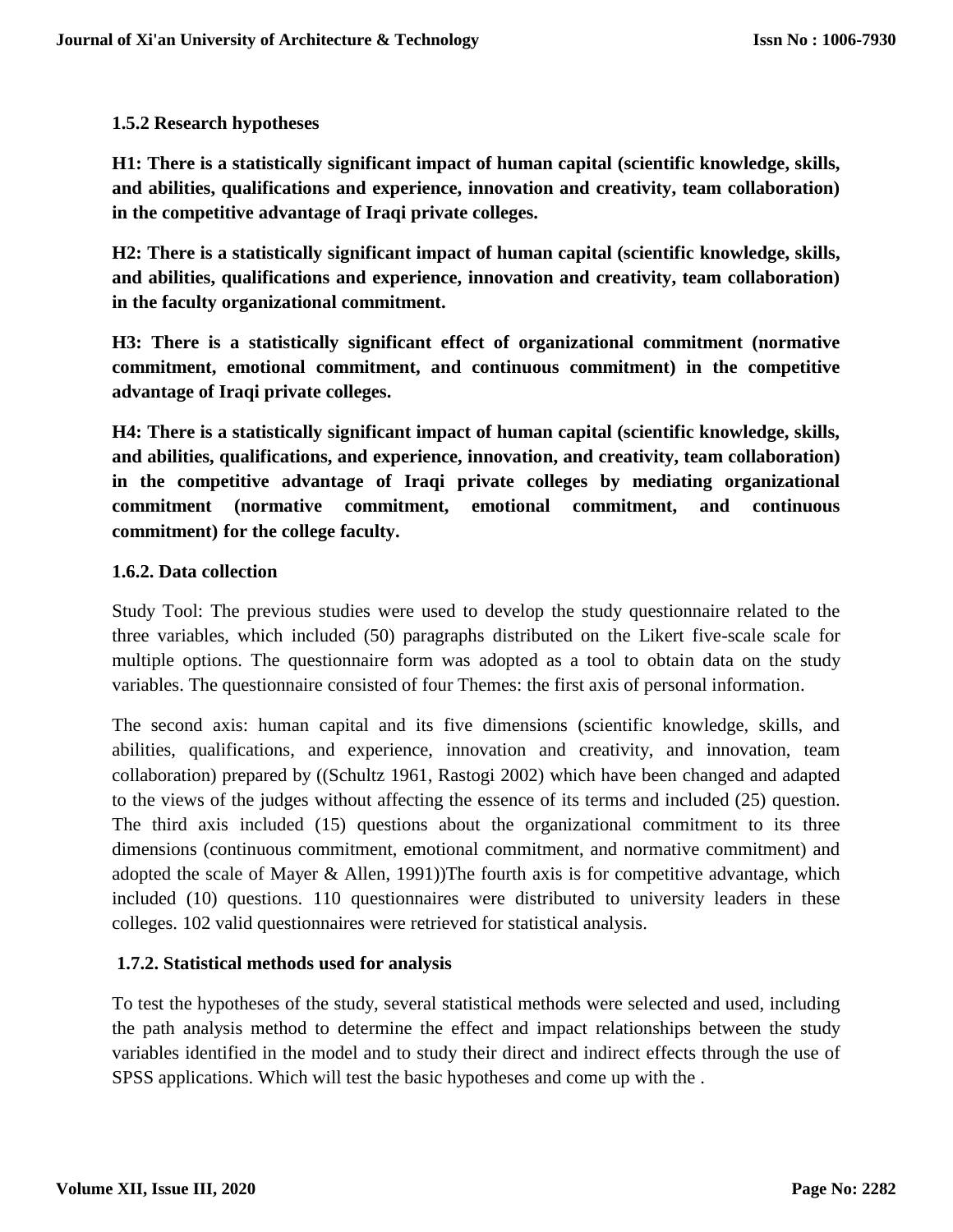#### **3. Theoretical Side**

#### **1.3.The concept of human capital**

While the concept of human capital was evident in the literature of management and economic sciences more than 200 years ago, the theory of human capital was rooted in the field of economic development theory, as confirmed by Schultz in 1961 and the writings of Baker 1964 (Stiles & Kulvisaechana, 2010: 39)  $\bar{J}$ The theory of human capital has gained attention only in the last twenty years through the work of the American economist (1961) when Schultz realized the importance of knowledge, skills, and capabilities in the growth of local or national economic output. (Goldin, 2014: 2) The human capital of Schults represents the total number of individuals with expertise, competencies and intellectual abilities resulting from their level of education, experience, and knowledge, which yields value to the organization as a result of its use and exploitation of all available resources (Movahedi et al, 2015: 132). Madfouni defined it as the total workforce that possesses the ability, thinking, innovation and innovation, because of the tacit knowledge inherent in the minds of employees that create leadership skills, good decisions and dealing with risks, it reflects the effectiveness of the organization in managing its tangible and intangible resources (Madfouni, 2016: p 130).

There has been considerable debate among researchers about embracing the human capital as the most important asset in the organization since it is the source of creativity; (Massingham &wing yin,2015:5) It is known as the sum of the employee's skills, abilities, and experience (Arsalan, et al., 2013: 77) and is referred to as "knowledge, skills, competencies, and qualities embodied in individuals, which facilitate the creation of the social and economic personality of well-being." (Alnachef1, Alhajjar, 2017: 1154)

(Shopeer, 2015) also defined it as employees who have a set of knowledge, competencies, expertise, and skills that can introduce fundamental changes and the ability to produce new ideas and apply new methods in organizations as a result of continuous improvement and continuous innovation and minds that possess extensive knowledge that makes organizations Distinguished from its counterparts in global markets through the ability to respond promptly to the requirements of customers as well as seize the opportunity provided by new technologies (Shopeer, 2015: p. 34)

Despite the different definitions of human capital in terms of its components, but it refers to one meaning, which mostly views human capital as being represented by the individual's knowledge and intellectual abilities, skills, and experience of work, creative abilities, and innovations which goes away when individuals leave the organization, or stay with them and be a source of competitive advantage through their stay in the organization. As well as the non-appearance of human capital in the financial statements (Miftah, 2017: 5)

By reviewing some of what the researchers said in the definition of human capital, the researchers defined it as "The intellectual properties, experiences and knowledge stored by the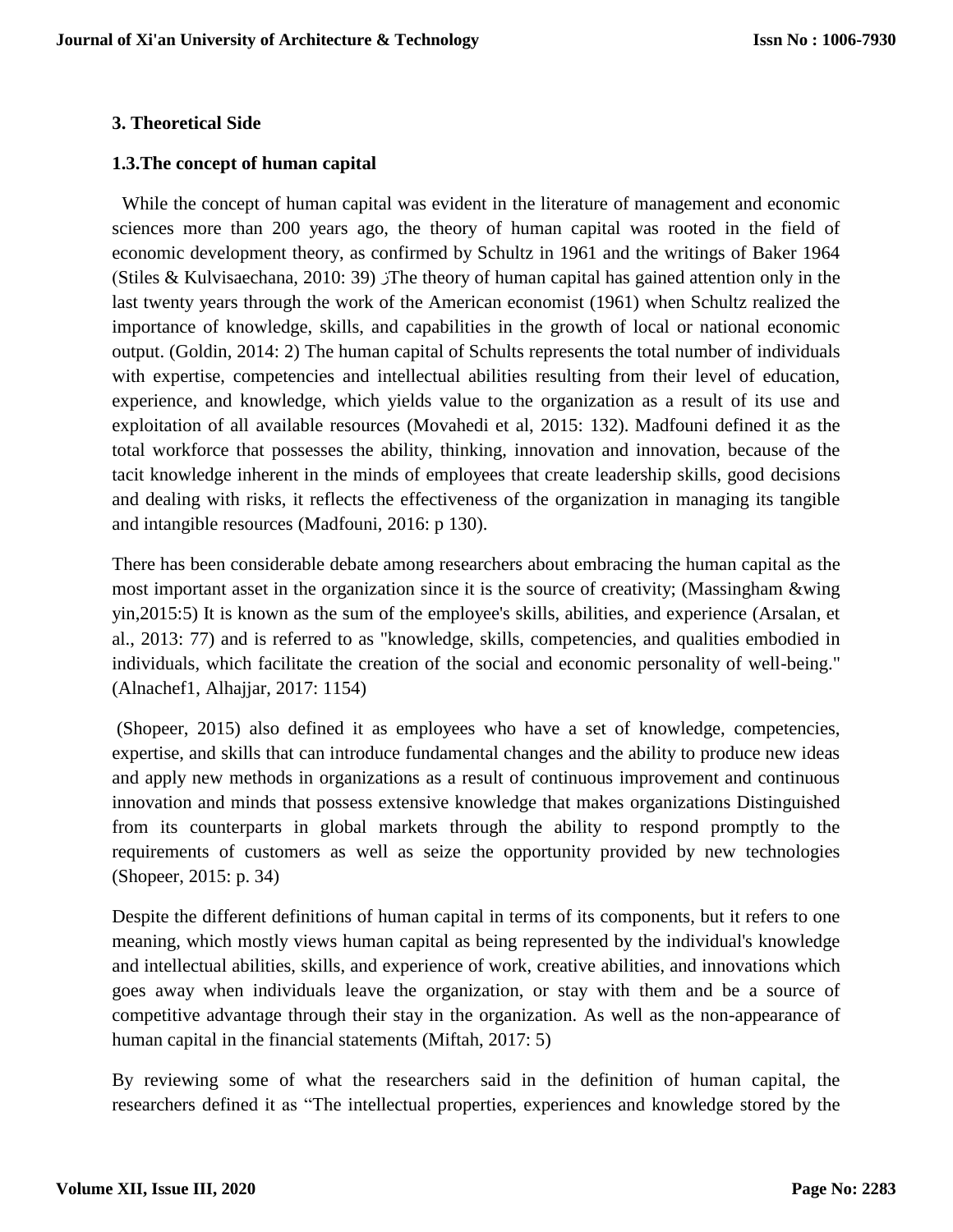individual, and the implicit creative and innovative capabilities of employees that the organization enjoys without owning it in the organization.

#### **2.3.Human capital components**

The increase of literature and research on the main components of human capital, both from the viewpoint of the researcher such as Massingham & Tam,( 2015) Beskese & Kahraman, 2007; Folloni & Vittadini (2010); Vidottoetal. (2017); Nyberg, Moliterno, & Hale (2012)) where these researchers have identified the components of human capital in sub-structures, namely the ability of the worker, the satisfaction of the worker and the commitment of the worker to the organization to which he belongs. The first is based on the theory of intellectual capital, while others rely on psychometric theory (Massingham & Tam, 2015: 4)

Accordingly, the researchers emphasized several key components of human capital according to (Schultz 1961):

1 - Scientific knowledge: a comprehensive and general concept with all the provisions, perceptions, concepts and beliefs in various areas of human activity. "It also means" that tremendous balance of knowledge, science and information acquired by a man during his long journey with his senses, thought and mind. "(Vidotto & Ferenhof, 2017: 317)

2- Skills and abilities: The skill has been defined as a special willingness less specific than the ability, formed in humans, as a result of repeated and continuous exercises. Skill is a willingness that helps to acquire and possess the ability. Capacity has been defined as general energy formed by an individual as a result of internal and external buoys that gain it (Tumwine et al., 2015:76).

3. Qualifications and Experience: Qualifications (Abu Al-Rous, 2015) are defined as natural or acquired preparations that make an individual eligible for work or something beneficial to him. The experience is the sum of the experiences experienced by a man during his life. Scientific and professional qualifications play a big role in the development and improvement of human capital in several aspects (Folloni & Vittadini, 2010: 1100).

4-Innovation, creativity, and innovation: Innovation is defined as a function of knowledge, curiosity, imagination, and evaluation. The greater the knowledge base and level of curiosity of an individual, the more ideas, patterns, and combinations you can achieve (Sipa, 2018: 4), which are then associated with the creation of new and innovative products and services (Danial Burrs, 2018: 1). Creativity was defined as introducing something new or different. The act of innovation introduces new ideas, methods or approaches. It is also a set of processes carried out by individuals with their intellectual and mental abilities that enable them to come up with an idea, method or theory that will benefit the organization to which they belong. (Galovská, 2015: 3), Galovská also considers Innovation is one of the most important and essential elements in the success of organizations.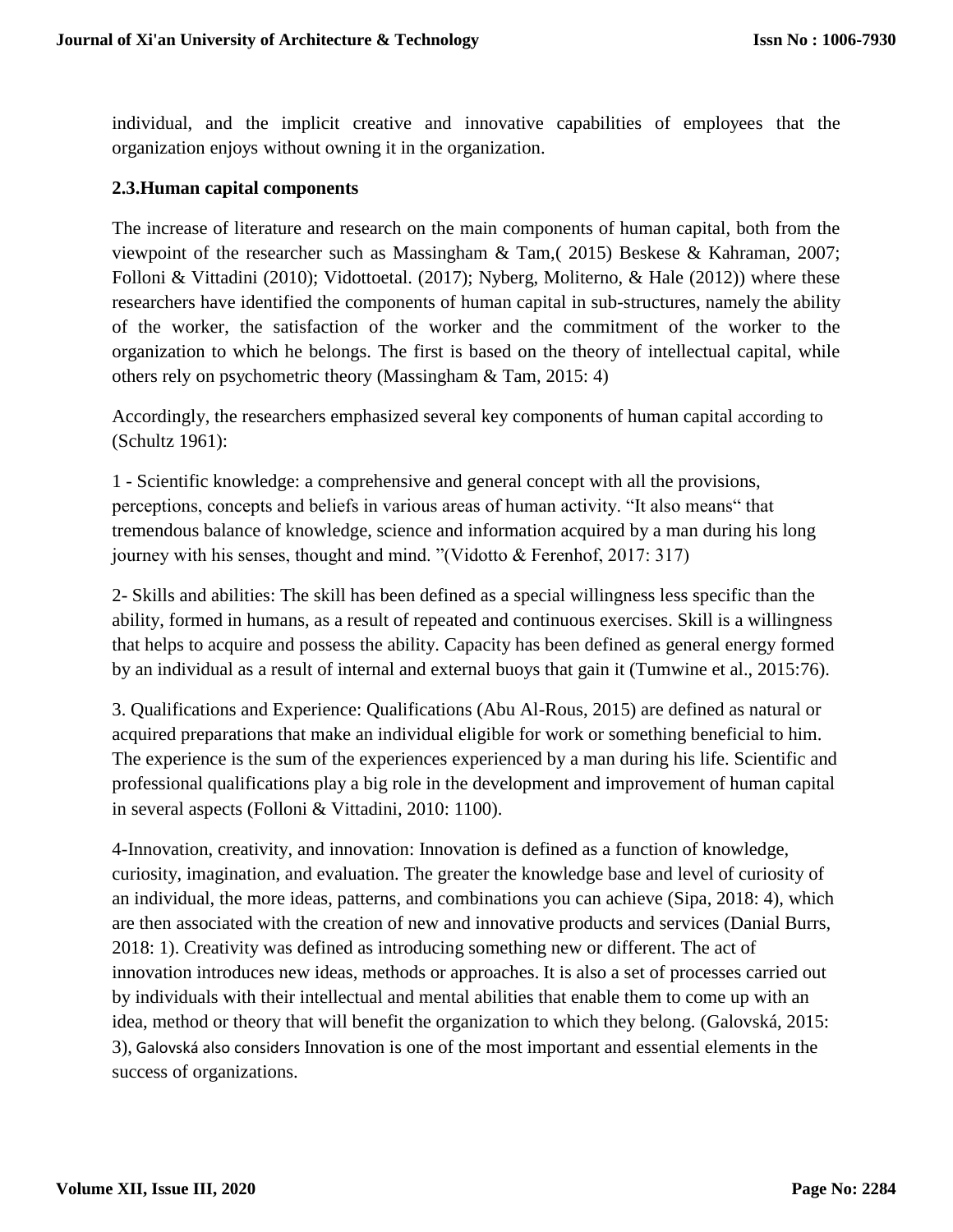5- Team cooperation: means the group, whose members have different skills complement each other in agreement on common goals and objectives is the responsibility of members of the group in the achievement of these goals and objectives and whenever the teams are active become an essential tool in achieving success and continuity. (Mamari, 2015: p. 5)

### **3.3.Organizational Commitment**

Organizational commitment at present is one of the important issues in the administrative field that has received widespread attention among researchers and authors in the field of organizational behavior because of its significant impact on the success and survival of business organizations (Ashouri, 2015: 35) as the changes that have occurred in the structures and construction of contemporary organizations She highlighted the urgent need to study this type of human behavior. Several studies, researches, and academic literature have pointed to many concepts, theories, and models that attempt to enhance people's understanding of the motivations behind the organizational commitment. (Bryna, 2014: 13).Organizational commitment reflects the willingness of employees towards the organization as individuals who feel they have a longterm future in their organization are more likely to commit to behaviors and attitudes that are consistent with their goals and success. These individuals are more likely to collaborate with management, engage in change, share experiences, and develop their institutional capacity. (Massingham & tam, 2015: 11) Employees with a strong commitment to their organizations are a source of strength to help them achieve a competitive advantage, maintain their survival and compete with other organizations in the marketplace. (Anttila, 2014: 20)

# **4.3.Organizational Commitment Concept**

The views and opinions of many researchers and authors (Anttila, 2014: 3) differed on the concept of organizational commitment, but they agreed on the fundamentals of the concept, including a commitment to work and duties, and commitment to teamwork (Cohen 2007, 336). Organizational commitment is the positive or negative attitudes of individuals towards their organization. Organizational commitment is also a strong sense of loyalty by individuals towards the organization through which the organization will be defined. (Sheldon) identifies organizational commitment as the attitude or orientation that binds an individual's identity to the organization,( Hayati & Sayadi, 2014: 171). Some saw it as the effort of the worker for the organization of which he is a member and his willingness to provide the best money to achieve its goals and success (Wing Yin Leona Tam 2015: 4)

(Sendogdu et al., 2013: 819) pointed out that organizational commitment is a bridge between the individual and the organization concerning their careers. As explained (Saleh, 2016: p. 12) that commitment is an indicator of the desire of the worker to remain in the membership of the organization or not.

Some have defined it as psychological and social behavior in which the goals of the employees correspond to the goals of the organization and the sense of each other's duties towards the other,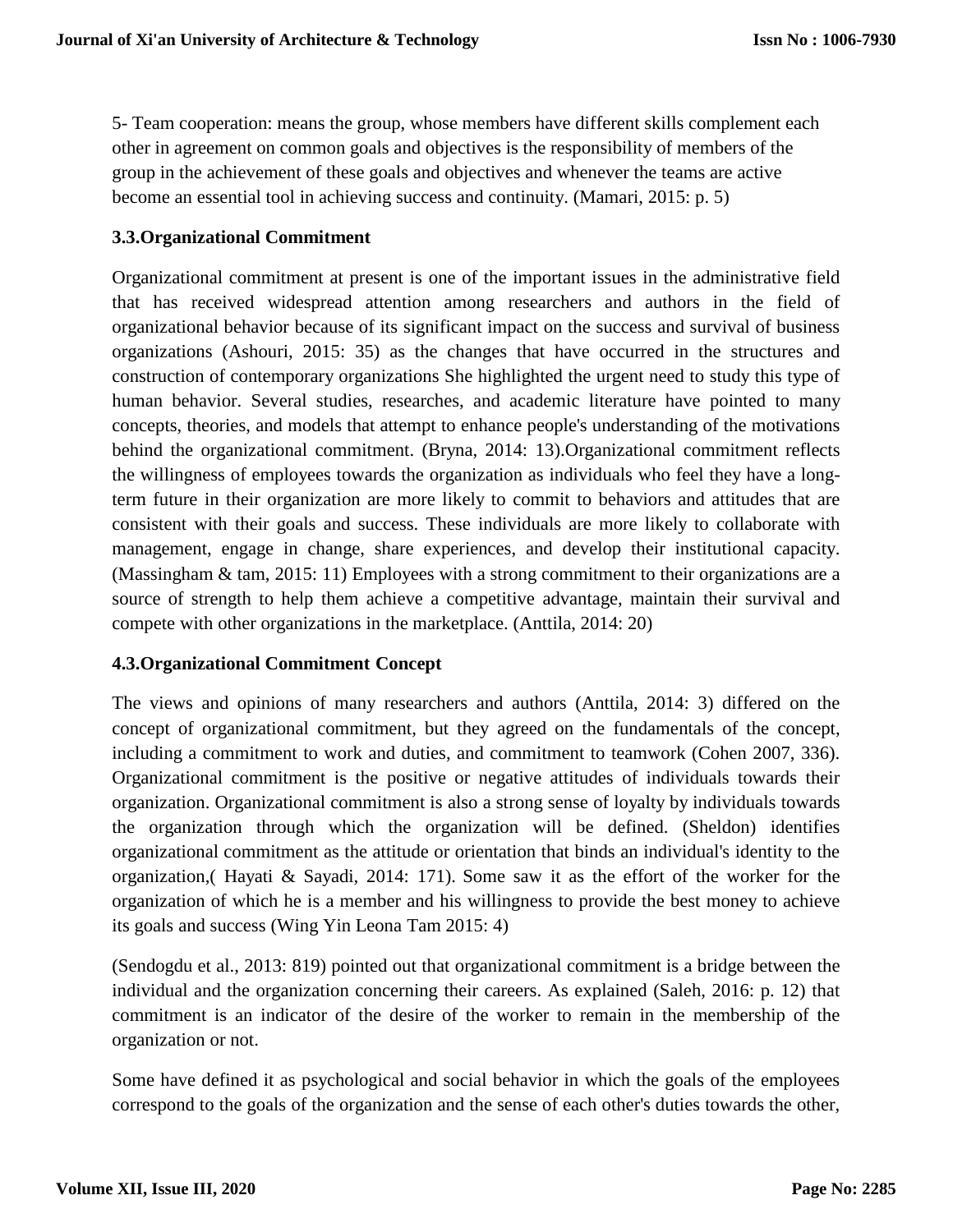as well as the strong desire to adhere to the values of the organization and belong to it and defend and continue to work in it (E. Silvestre et al., 2018: 38)

Also (Al-Saqqaf, 2015: p. 82) defined it as an organizational phenomenon that reflects the behavior of individuals and their actions and reflects the level of loyalty they feel towards their organizations. From the point of view (Hassan, 2016) that the commitment is sincerity and belonging is the uncle and support for the organization and is the key to know the level of harmony among the personnel as well as the desire of workers to have a positive work environment. (Hassan 386: 2016)

Buchanan (1974) described him as an advocate and supporter of the organization.

1- Identification: Identification means the adoption of identical goals and values between the worker and the organization.

2 - Involvement: ((Involvement which is the immersion of the worker in the tasks, duties, and activities of the organization.

3. Loyalty: Commitment, which means the emotional feeling or great emotional attachment that the worker carries towards the organization (Laiqa, 2018: p 163)

Jaros (2007) noted that organizational commitment is a bridge between the individual and the organization concerning their career path. ( Jaros,2007:7) Ahmad & Schroeder (2003) explained that commitment is an indicator of whether a worker has the desire to remain in the organization or not. It is also an indication of whether the human resource management practices used in the organization can strengthen the psychological linkages between organizational and staff objectives, It is an intangible outcome of the human resources management system which is important in retaining staff (Ahmad & Schroeder, 2003: 26).

#### **5.3.The basic characteristics of organizational commitment**

Each of () referred to the most important characteristics of the organizational commitment as one of the most important behavioral factors that the worker is doing towards his organization for its success and the continuity of its survival as shown below

• Is the willingness to make the utmost effort by the worker for the benefit of the organization to continue and succeed in accepting and believing in its values and objectives.

• Organizational commitment refers to the strong desire of the worker to develop social relations between him and his employees to provide the organization with vitality and loyalty.

- Organizational commitment is multidimensional according to the viewpoint of researchers.
- Referred to as a psychological relationship between the worker and the organization.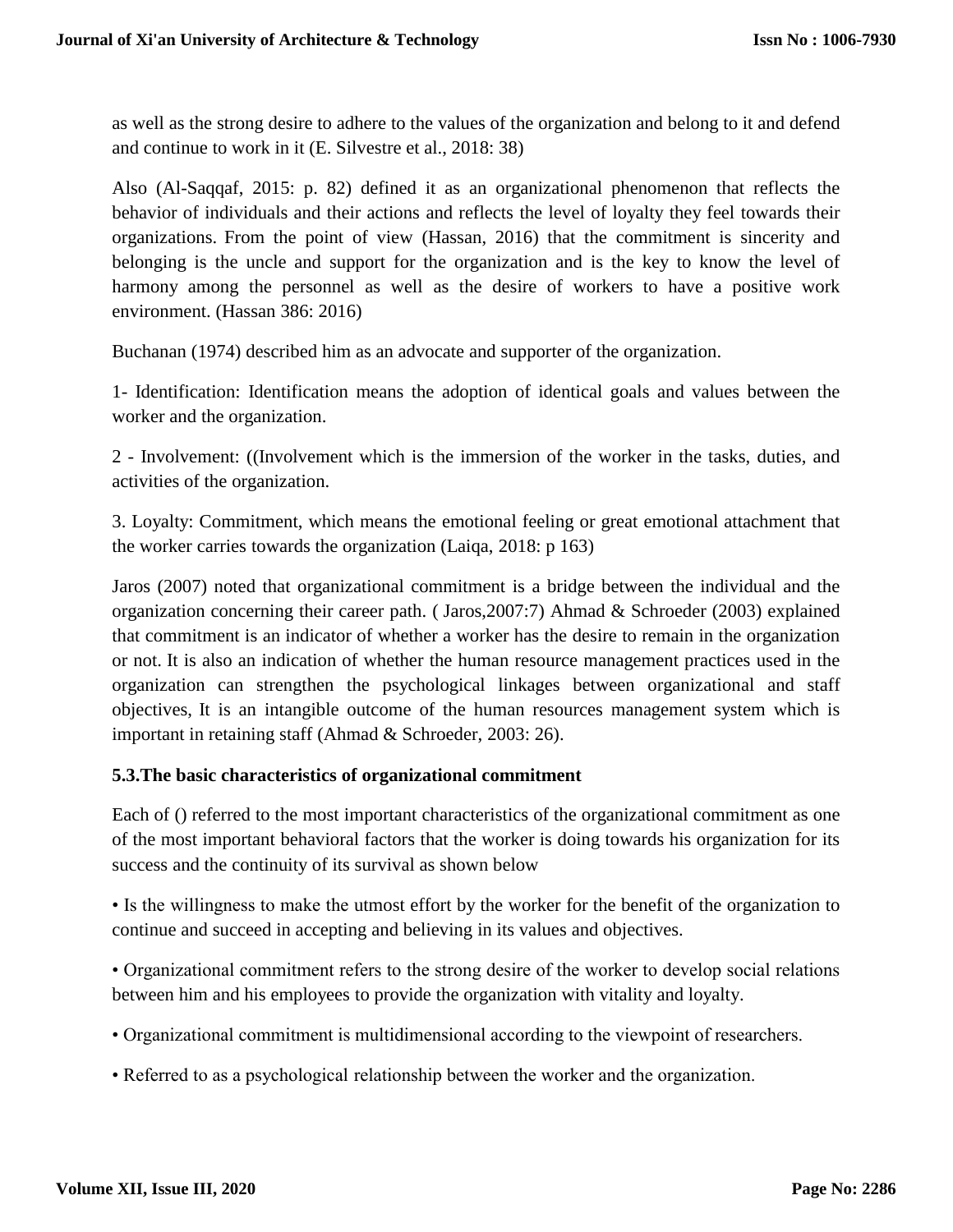• Organizational commitment affects the employee's continuity or discontinuity in the organization.

• Organizational commitment is an intangible feeling embodied in the loyalty of employees to their organizations.

#### **6.3 The importance of organizational commitment**

The importance of the concept of organizational commitment was reflected in the contemporary management literature in general and the Arab management literature in particular (Ashouri, 2015: p. 54). These studies have unquestionably emphasized the urgent need to research these new concepts because of their importance in the success and survival of organizations. It is one of the most important behavioral variables. Studies have proved the effective role played by organizational commitment when increasing its levels among workers in organizations through low levels of turnover as well as low absenteeism and improved job performance in addition to a high sense of satisfaction in the workplace and the lives of workers at home and family engagement (Hassan, 2016: p. 388)

### **7.3.(Mayer & Allen, 1991) Model of Organizational Commitment**

Researchers and academics dealt with many explanatory models of organizational commitment and its most important dimensions. Meyer and Allen's (1991) model is one of the most unanimous by most researchers (Meyer and Allen, 2007: 8). Meyer & Allen (1991), as reported in Brown (2005), developed a framework for measuring three different types of organizational commitment: emotional, normative and continuity. ( Brenya, 2014: 4)

#### **First: Emotional Commitment ((Identification))**

This is the emotional attachment of the worker with the organization and is obtained if the organization meets the needs and expectations of the worker as well as Involvement in the work of the organization. (Abazari & Amirianzadeh, 2016: 134) A worker carries this kind of commitment as a result of events, behaviors, and policies that are within the fabric of the organization and thus creates positive human relationships between them and its employees. This results in a decrease in turnover, absence, and performance. (Zorlu2010: 112)

#### **Second: Normative Commitment**

Refers to the sense of the worker to stay in the organization, where this feeling is reinforced by the organization and provide the worker with a positive interaction in the work procedures and implementation and contribute to the development of goals and plans and policy-making. (Nasiri, 2017: 88) In addition to the high ethical attachment, this comes from the moral duty or moral gratitude that a worker feels when he thinks that he should respond mutually to the organization as a result of the benefits obtained (treatment, training, work improvements, etc.) According to the public interest (Dec. 2018: 163)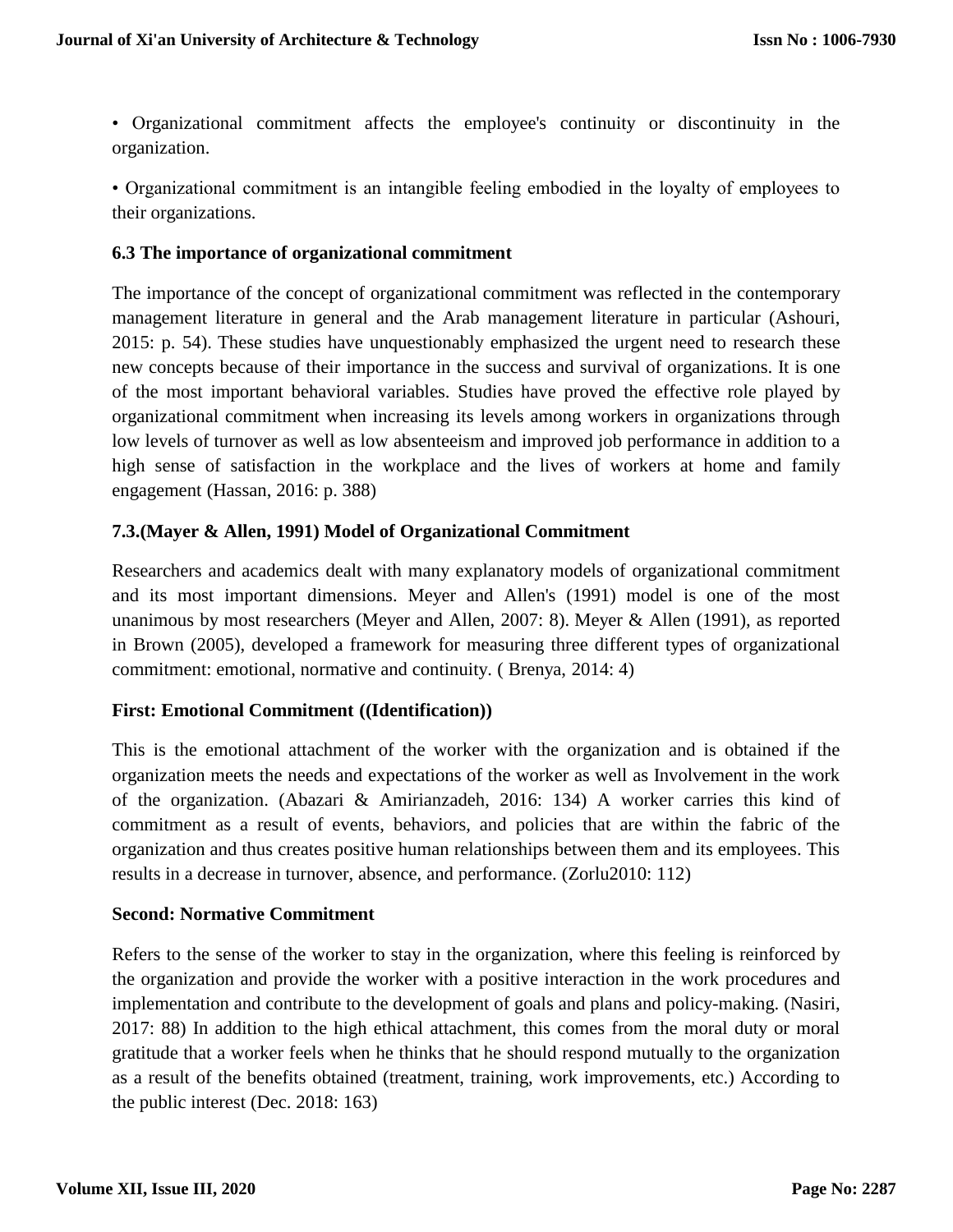## **Third: Continuing Commitment**

It means the level of employees' awareness of the benefits and benefits they receive for their continuity and loyalty to the organization compared to their loss when they leave the organization ((Meyer and Allen: 1997: 11). There is a mutual influence between these three dimensions as well as their interrelationship. (Al-Hathloul, 200222) (Al-Enezi, 2008) also indicates that workers can enjoy varying degrees of three-dimensional organizational, emotional, normative, and continuous commitment (Al-Enezi, 2008: 14).

### **8.3 Human Capital and Organizational Commitment**

When human capital is reviewed and studies in this area, it is seen that this concept is taking on a rising side by side with the rising concept of globalization and the increasing interest in this phenomenon. Therefore, the effects of capacity and success in the scope of human capital on organizational performance are among the subjects of serious and contemporary studies. (4) Furthermore, it is arguable that researchers' enthusiasm for theory and experimentation has increased against the difficulties encountered in this area (Toraman et al., 2009: 98). It is possible to say that recent studies indicate that levels of employee commitment and activation of HR applications in organizations are evaluated together. (Wright and Kehoe, 2008: 9) On the other hand, the impact of human capital on organizational commitment is one of the issues to be analyzed in terms of contemporary competitive conditions, where business organizations can employ individuals and cannot own them, and because human resources and knowledge, skills Their capabilities have become somewhat important Ada et al. 2008: 488), only the human element possesses the ability to collect, process and store knowledge within an organization., In this context, the human resources, knowledge, skills, and abilities they possess are extremely important and must be maintained or this intellectual accumulation will be lost if an individual leaves the organization (Toraman et al., 2009: 99). The trend in our time, among employees, is a sense of commitment to their areas of specialization in work and attachment to the place rather than the organization in which they work. (Yereli and Gerşil,2005:19)

# **9.3The concept of competitive advantage**

Many researchers, such as porter, developed many concepts of competitive advantage as an element of the organization's superiority over its competitors by pursuing a certain strategy of competition. Each researcher focused on an aspect of the organization's competitive advantage, some of which focused on value, while others focused on value. The activities, events, and operations of the organization while others focused on quality, as well as profitability and market share. (Mainardes, 2011: 148) .It is the set of skills, technology, resources and capabilities that the institution can invest not produce higher values and benefits than other competitors achieve (Shammari: 2010, p. 16) It is also the ability of the institution to produce goods and services of good quality at the right price and at the right time. The organization can formulate and implement strategies that put it in a better position for the rest of the organizations that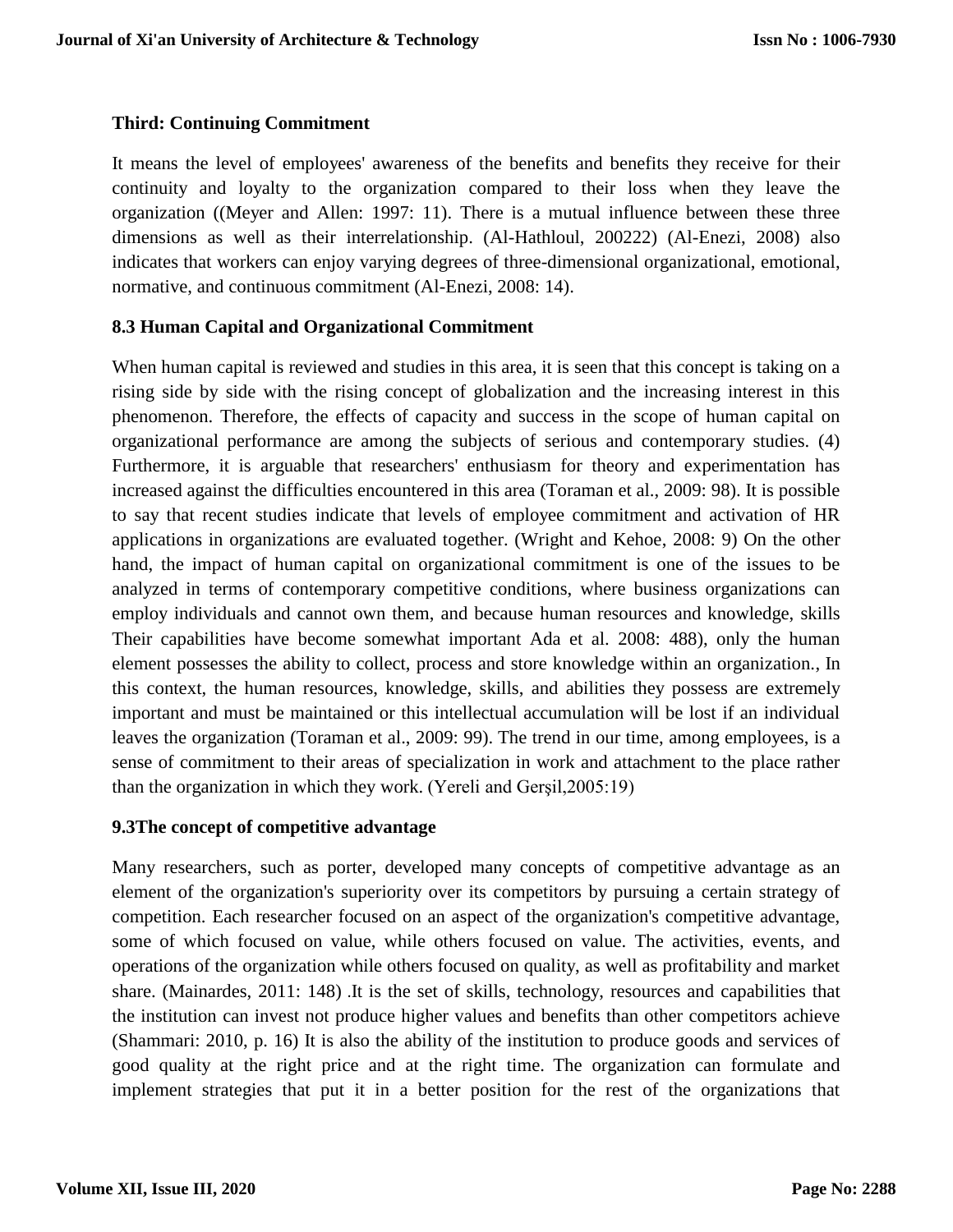correspond to it by making the best use of its financial, technical, material and organizational resources as well as the capabilities, competencies, knowledge and other possibilities of the organization (Munizu, 2013:65) Therefore, the competitive advantage of the business organization can be defined by the researchers as the possibility and the ability to survive and continue the competition by establishing solid bases and rules based on discrimination, quality and lowest cost through optimization in the use of resources available in the organization and Encouraging creative and innovative capabilities and ideas as well as seeking to develop human capital.

### **10.3 Characteristics of competitive advantage**

Owning a competitive advantage by the business organization is one of the most difficult issues to reach and achieve, especially in light of the challenges of competition that currently exist in the global markets.

• As noted by Hassan (2017), one of the most important characteristics of competitive advantage is that it takes into account innovative ideas and creative capabilities in its policies and seeks excellence in providing its services to customers. (Hassan, 2017: p. 26)

• Competitive Advantage is the main source around which the organization's competitive strategy is formulated by developing its resources to support its competitive advantage. Evans, 1993: 118))

• It is also the main tool owned by the business organization to meet the challenges of markets and their competitors in the markets to be able to respond to the requirements of the customer.

• It is a weapon of the organization that helps to acquire the market share of the organization in the markets to increase profits.

• It is also the force and catalyst for the development of resources and capabilities by the business organization as well as the stimulus to research and development to maintain this advantage it has (Farhati, 2016: p. 183)

# **11.3 Human Capital and Competitive Advantage**

Human capital has been a driving force for the competitive advantage that contemporary business organizations are seeking to achieve in the present time. (2014: 51 Zakaria & Yusoff)

The private sector is one of the sectors that seek to achieve its goals, whether to achieve profits to obtain the necessary financing for its operations and activities and thus to develop human capital or discrimination and thus competitiveness. ( Kucharíková et al., 2015: 48)

Throughout the continuity of the presence of organizations in the competitive environment, this requires the design and implementation of the appropriate strategy to keep companies within the competitive frameworks and accordingly take their workers with the ability, commitment,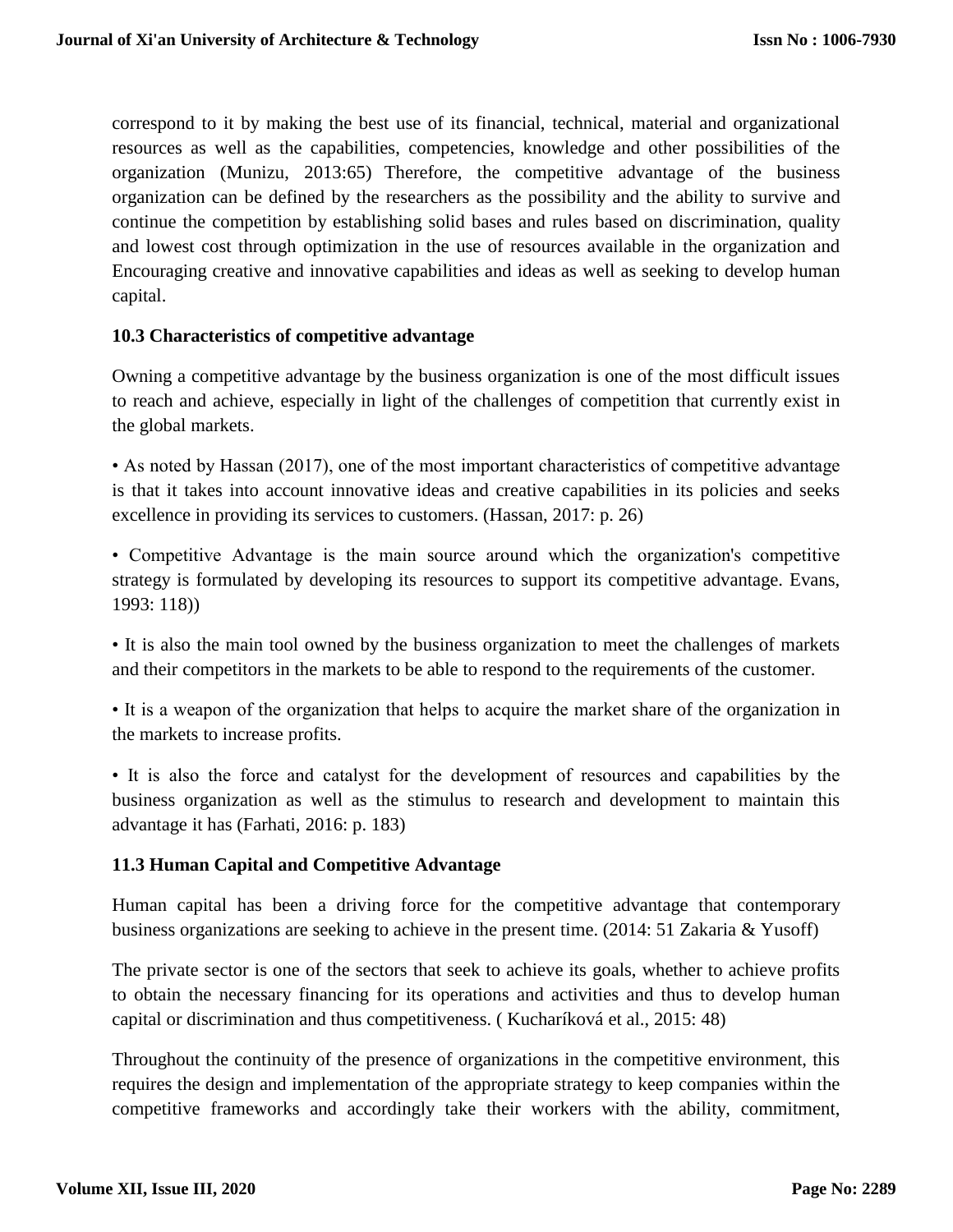loyalty and competitive desire to assume this responsibility, which makes the possibility of achieving the desired organizational goals and sustainability Long-term verifiable through human capital. (Brenya, 2014: 17). The importance of human capital in playing a major role in achieving competitive advantage has become greater than before because of its creation of important wealth and the success of the organization and create a competitive advantage. To create a workforce capable of providing a competitive advantage, organizations create a regulatory environment that develops knowledge and creates motivation, making it difficult to imitate by competitors (Alnidawi et al., 2017: 5). Greenwood, 2013 (Human Capital) is linked to a resource-based view (Reed, Srinivasan, & Doty, 2009). The resource-based view is that when an organization's internal resources cannot be matched, it does its part by contributing to sustaining a sustainable competitive advantage for the organization. When empowered to contribute to organizational strategy, HRM function can contribute to improved organizational performance. The resource-based model has resulted in staff being considered as the most valuable asset that an organization can take to increase its organizational competitiveness, especially if they are strategically managed (Greenwood, 2013: 2).

### **12.3Advantages of competitive human capital**

Many researchers agree on the most important advantages that make human capital a competitive advantage such as ( Channar et al., 2015: 231)

For human capital to be a strategic resource that achieves the competitive advantage of the business organization, some of the features or characteristics described below should be available: (Galovská,2015:4)

1. Human resources have rare and distinct competencies and qualifications compared with their counterparts in current or potential competing organizations, meaning that they are difficult for competitors and cannot be acquired by them.

2. It is essential not to replace the human resource that has investigated and contributed to creating the competitive advantage of the business organization with another human resource under the strategy adopted by the business organization.

3. Difficult to imitate any competitors can not imitate them through training and qualification, any of these resources can be difficult to imitate. (Miftah, 2017: p. 45)

Figure (3) shows the most important characteristics of human resources (human capital) to achieve a competitive advantage.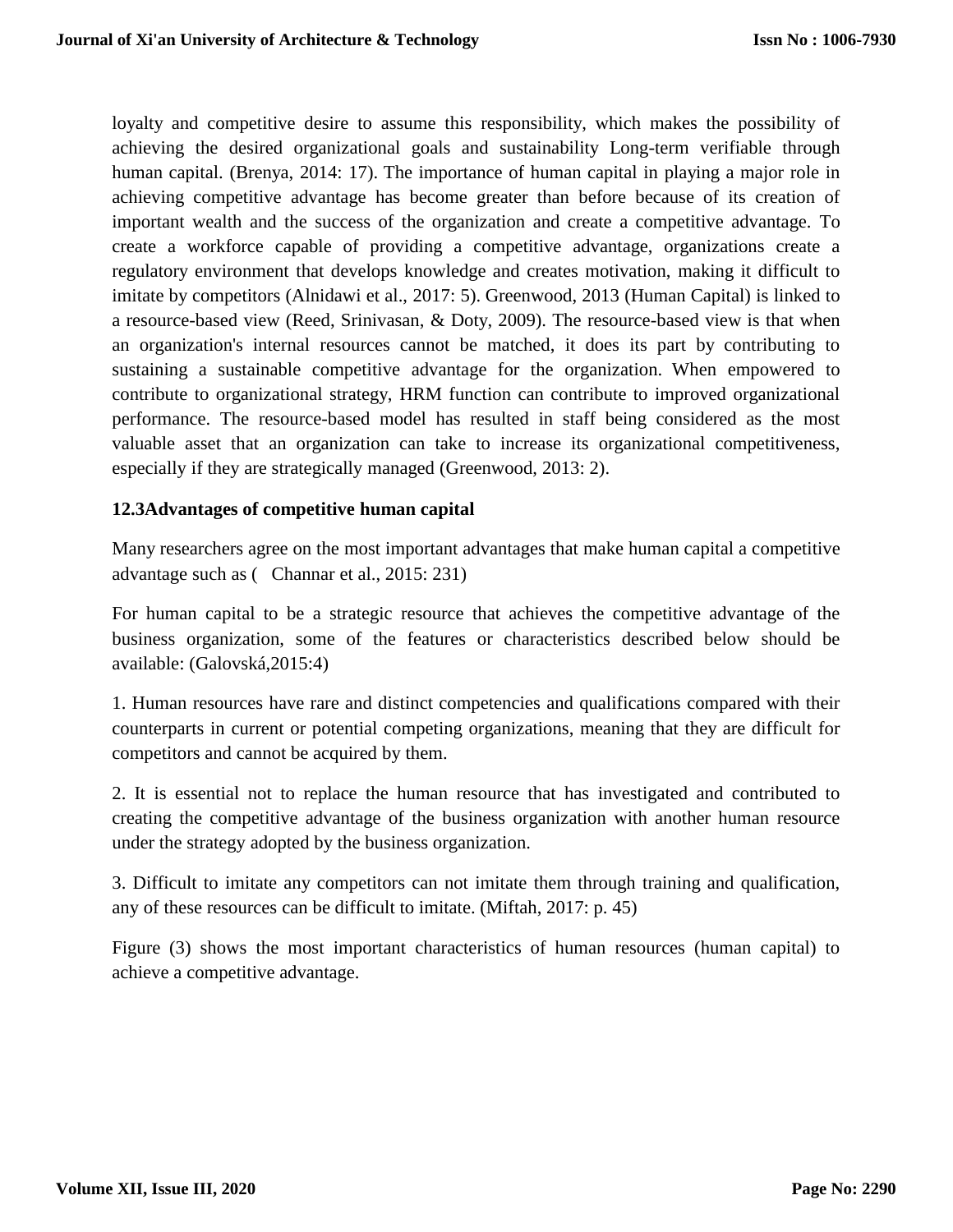### **4. The applicable side**

#### **1.4 .Assessment of Measurement Model.**

Any research basis requires the beginning of the test of the standard form of research, which is the tests of credibility and consistency of the research questions and ensure the beginning of the ability of the data to measure the thing that was built for it As well as the ability to measure under several conditions (reliability) by relying on convergence of validity and discriminate validity:

### **2.4.The validity of building the questionnaire: KMO**

1 - Factor exploratory analysis: When conducting exploratory factor analysis, it is assumed that the following are considered

- 1-1. The test value (KMO TEST) SHOULD exceed 0.50.
- 1-2. The minimum of (Eigenvalue) should be (1) for each factor.
- 1-3. The load rate of each paragraph is at least 0.50 (no less than 0.50)

1-The human capital variable consists of five sub-dimensions (scientific knowledge, skills, and abilities, qualifications, and experience, innovation, and creativity, team collaboration), and the value of KMO =  $0.876$  which enhances the sample size (102) faculty was appropriate and achieved the limit of (Eigen Value) and the rate of loading all paragraphs exceeds (0.50) and the total rate of explanatory variation reached was (62.62).

| Table () The explanatory variation of the human capital variable and its dimensions) |  |  |  |
|--------------------------------------------------------------------------------------|--|--|--|
|--------------------------------------------------------------------------------------|--|--|--|

| scientific<br>knowledge | skills and<br>abilities | $\ $ qualifications $\ $ innovation<br>and<br>experience | and<br>creativity | $\blacksquare$ team<br>collaboration capital | Human  | Model<br><b>KMO</b><br><b>VALUE</b> |
|-------------------------|-------------------------|----------------------------------------------------------|-------------------|----------------------------------------------|--------|-------------------------------------|
| %68.61                  | %55.13                  | %67.36                                                   | %58.40            | $\frac{9663.60}{2}$                          | %63.62 | 0.876                               |

#### 2- Organizational commitment

Table ( )The explanatory variation of the human capital variable and its dimensions)

| normative | <b>Emotional</b> | commitment commitment commitment commitment | Continuing Creanizational Model | <b>KMO</b><br><b>VALUE</b> |
|-----------|------------------|---------------------------------------------|---------------------------------|----------------------------|
| %67.22    | %54.25           | %62.10                                      | %62.19                          | 0.832                      |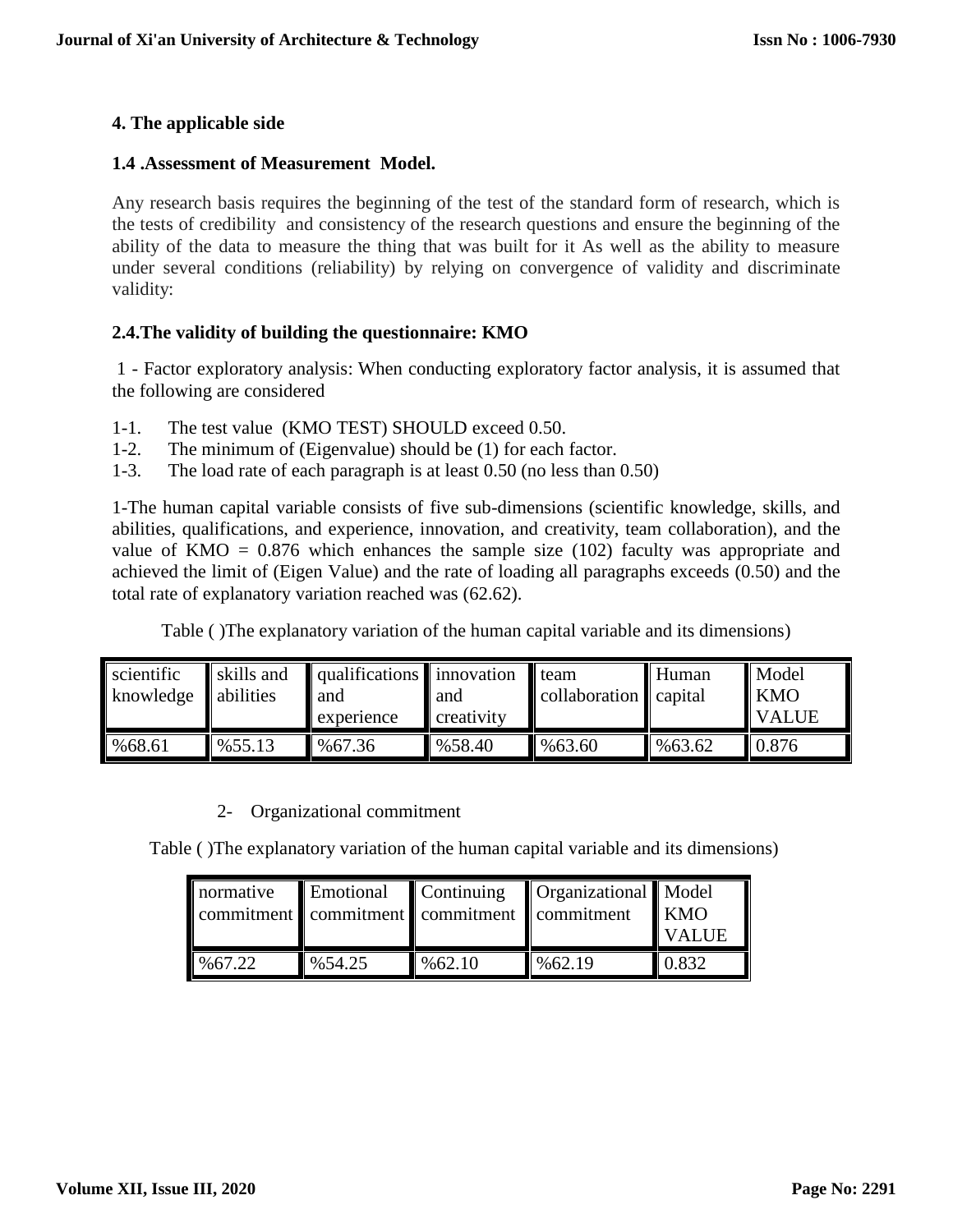#### 3-competitive advantage

| Competitive<br>advantage | Model<br>KMO<br>VALUE |
|--------------------------|-----------------------|
| %56.18                   | 0.782                 |

# **Convergent Validity Test and Reliability Analysis**

| <b>Measured Variable</b>                            | <b>Composite Reliability</b> | Cronbach's Alpha | $(Ave)$ Higher Than 0.50 |  |
|-----------------------------------------------------|------------------------------|------------------|--------------------------|--|
| Human capital                                       | 0.855                        | 0.887            | 0.657                    |  |
| Organization commitment                             | 0.740                        | 0.801            | 0.623                    |  |
| Competitive advantage                               | 0.756                        | 0.722            | 0.588                    |  |
| Questionnaire as a whole $(50)$   0.826<br>question |                              | 0.842            | 0.660                    |  |

Since (AVE) is greater than (0.50) for the questionnaire as a whole and its three variables, it can be noted that it is valid and achieve the criterion of convergent validity it can be and relied on as a qualitative criterion for measuring variables and paragraphs.

The results of the stability of the Cronbach coefficient and the stability of the composite ranged more than (0.72) which indicates that there is no defect in the stability of the measuring instrument (Questionnaire)of the researched sample.

Table ( ) Descriptive statistics for analyzing the three study variables with all its dimensions.

|   | constructs                                                 | Mini<br>values | <b>Higher</b><br>value | <b>Median</b><br>value | <b>Std.</b> deviation | <b>Variance</b><br>coefficient | <b>Ranking</b>          |
|---|------------------------------------------------------------|----------------|------------------------|------------------------|-----------------------|--------------------------------|-------------------------|
| 1 | <b>Independent variable</b><br>Human capital               | 1              | 5                      | 3.62                   | 0.842                 | 23.26                          | (1)                     |
|   | Scientific knowledge                                       |                | 5                      | 3.84                   | 0.856                 | 22.3                           | $\overline{2}$          |
|   | <b>Skills capabilities</b>                                 |                | 5                      | 3.78                   | 0.849                 | 22.5                           | 3                       |
|   | qualifications and<br>experience                           | 1              | 5                      | 3.42                   | 0.916                 | 26.5                           | 5                       |
|   | innovation and creativity                                  |                | 5                      | 3.25                   | 0.761                 | 23.34                          | $\overline{\mathbf{4}}$ |
|   | team collaboration                                         |                | 5                      | 3.82                   | 0.842                 | 22.08                          |                         |
|   | <b>Median variable</b><br><b>Organizational commitment</b> |                | 5                      | 3.53                   | 0.917                 | 25.98                          | (2)                     |
|   | Normative commitment                                       | 1              | 5                      | 3.40                   | 0.812                 | 23.88                          | $\overline{2}$          |
|   | <b>Emotional commitment</b>                                |                | 5                      | 3.62                   | 0.982                 | 27.13                          | 3                       |
|   | <b>Continuing commitment</b>                               | 1              | 5                      | 3.58                   | 0.719                 | 19.94                          | $\mathbf{1}$            |
|   | Dependent variable<br><b>Competitive advantage</b>         |                | 5                      | 3.76                   | 1.002                 | 26.65                          | (3)                     |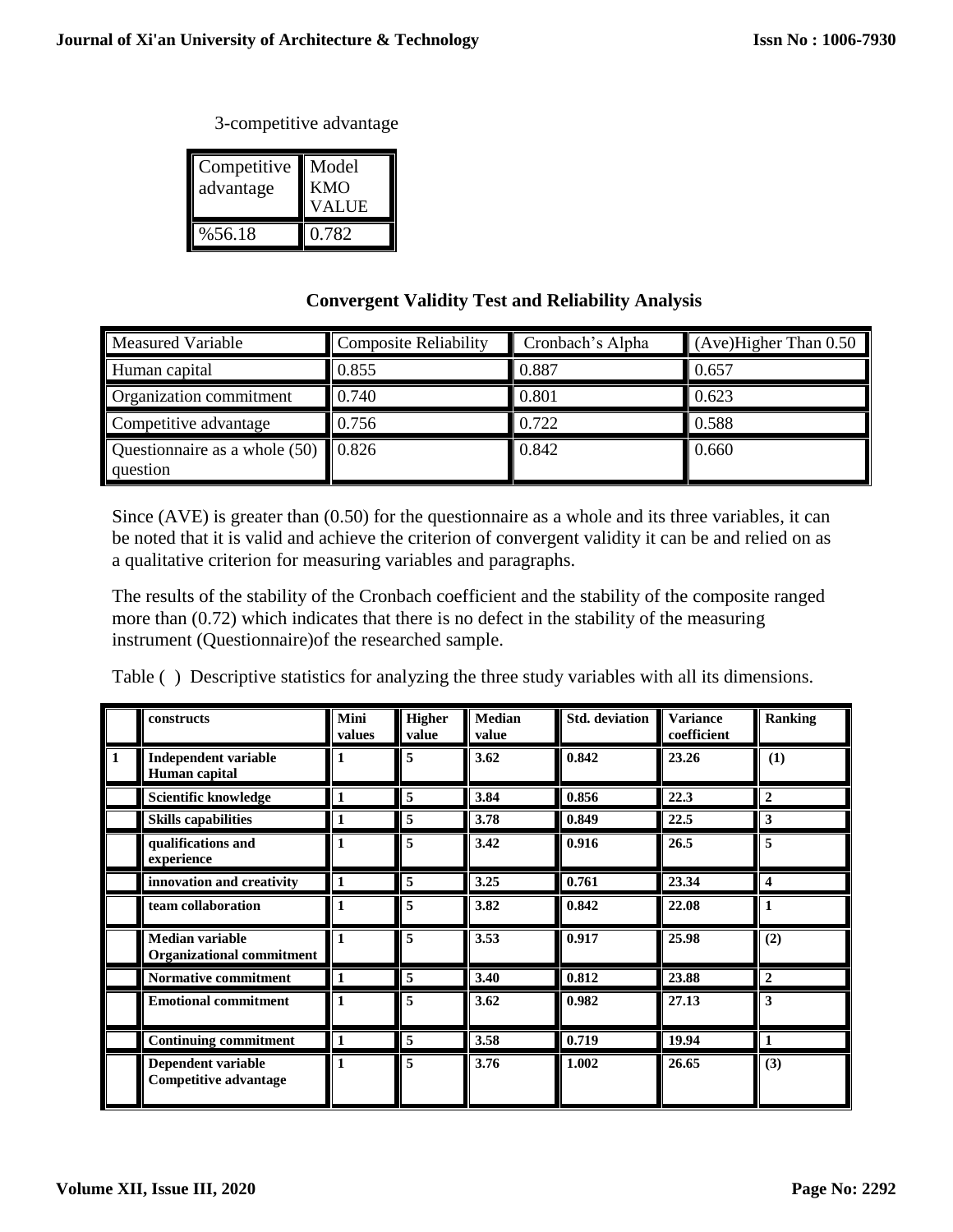|                | The basic researched<br>variables | Sub variables                    | No of<br>Questions | Paragraph's<br>sequence | Source                        |
|----------------|-----------------------------------|----------------------------------|--------------------|-------------------------|-------------------------------|
| $\mathbf{1}$   | Sample identification             | Gender                           | 1                  | A                       |                               |
|                | information                       | age                              | 1                  | B                       |                               |
|                |                                   | education                        | 1                  | $\mathcal{C}$           |                               |
|                |                                   | Occupation title                 | $\mathbf{1}$       | D                       |                               |
|                |                                   | No of Occupation<br>years        | $\mathbf{1}$       | E                       |                               |
| $\overline{2}$ | Human capital                     |                                  | 25                 | $(1-25)$                | Schultz 1961,<br>Rastogi 2002 |
|                |                                   | Scientific<br>knowledge          | 5                  | $(1-5)$                 |                               |
|                |                                   | Skills capabilities              | 5                  | $(6-10)$                |                               |
|                |                                   | qualifications and<br>experience | 5                  | $(11-15)$               |                               |
|                |                                   | innovation and<br>creativity     | 5                  | $(16-20)$               |                               |
|                |                                   | team collaboration               | 5                  | $(21-25)$               |                               |
| 3              | Organizational<br>commitment      |                                  | 15                 | $(26-40)$               | Mayer &<br>Allen, 1991        |
|                |                                   | Normative<br>commitment          | $\overline{5}$     | $(26-30)$               |                               |
|                |                                   | Emotional<br>commitment          | $\overline{5}$     | $(31-35)$               |                               |
|                |                                   | Continuing<br>commitment         | 5                  | $(36-40)$               |                               |
| $\overline{4}$ | Competitive advantage             |                                  | 10                 | $(41-50)$               |                               |

Table ( ) study variables as it appeared in the Questionnaire and its sources

**3.4.Testing hypotheses:**

**H1: There is a statistically significant impact of human capital (scientific knowledge, skills, and abilities, qualifications and experience, innovation and creativity, team collaboration) in the competitive advantage of Iraqi private colleges.**

**H1: The first major hypothesis: Tested by multiple regression**

**Y=Bo+B1X1+ B2X2+ B3X3+ B4X4+ B5X5**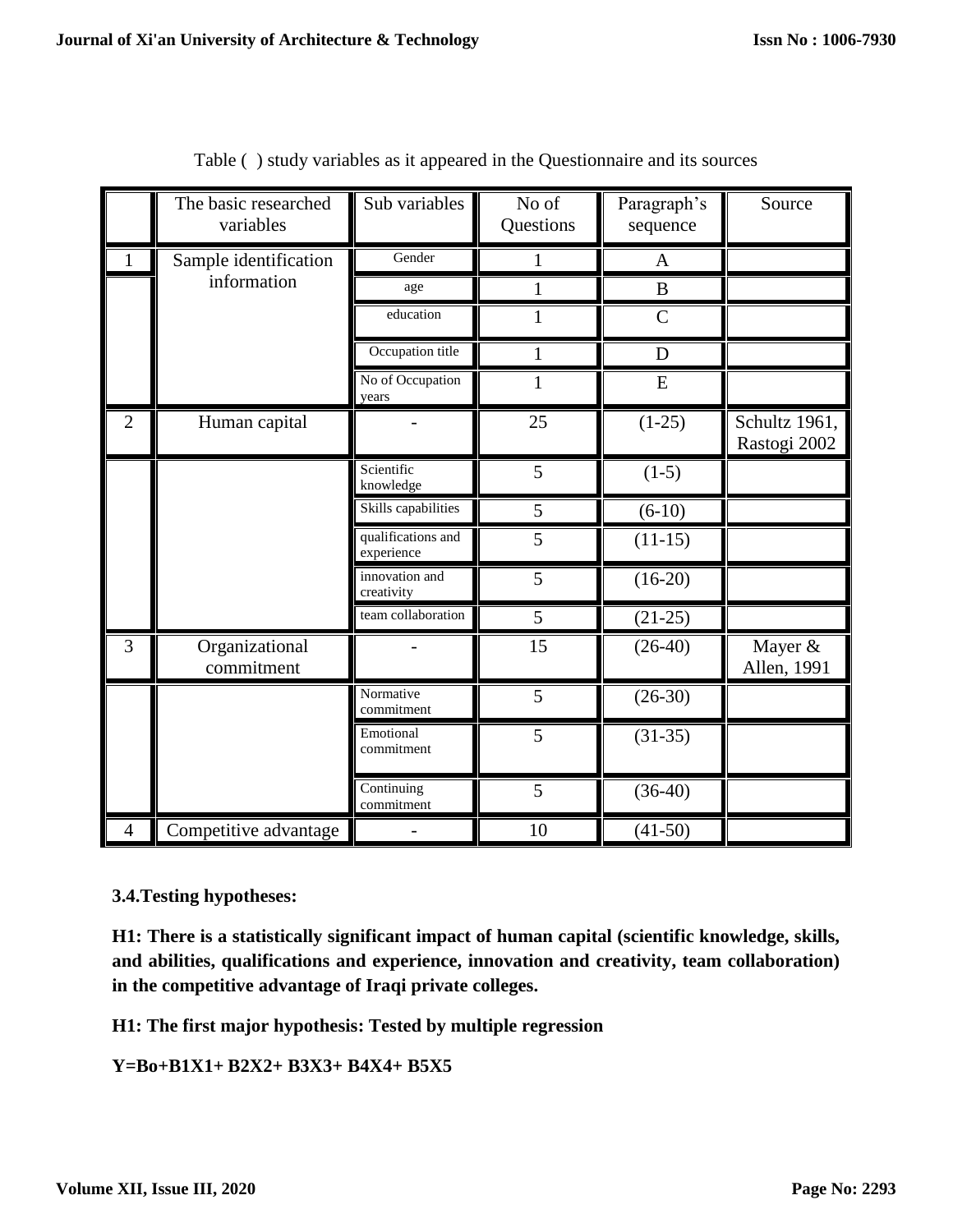| <b>Supported</b>             | <b>MODEL</b><br><b>SUMMARY</b> |                |                                   | Variance<br><b>Analysis</b><br><b>ANOVA</b> |                            | Independent<br>variable             |       | coefficient                   |                                 |
|------------------------------|--------------------------------|----------------|-----------------------------------|---------------------------------------------|----------------------------|-------------------------------------|-------|-------------------------------|---------------------------------|
| variable                     | R                              | R <sub>2</sub> | R <sub>2</sub><br><b>Modified</b> | F<br>calculated                             | <b>Model</b><br>Significan | Human<br>Capital                    | β     | $\mathbf T$<br>calculat<br>ed | <b>Signific</b><br>ant<br>value |
| Competitive                  |                                |                |                                   |                                             |                            | scientific<br>knowledge             | 0.180 | 2.799                         | 0.001                           |
| advantage<br>for             | 0.81                           | 0.66           | 0.65                              | 147.57                                      | 0.001                      | skills and<br>abilities             | 0.212 | 3.672                         | 0.001                           |
| Iraqi<br>private<br>colleges |                                |                |                                   |                                             |                            | qualifications<br>and<br>experience | 0.372 | 5.599                         | 0.001                           |
|                              |                                |                |                                   |                                             |                            | innovation<br>and creativity        | 0.272 | 3.952                         | 0.001                           |
|                              |                                |                |                                   |                                             |                            | team<br>collaboration               | 0.415 | 7.555                         | 0.001                           |

**Table ( )**

Accept the first hypothesis that the human capital in its five dimensions explains 66% of the changes that occur in the competitive advantage in the Iraqi civil colleges, There is an equivalent of 34% explanation for variables not found in the model, Enable search for them to report impact and extend the impact range. The highest impact was found for the cooperation of the team in terms of its strength in achieving competitive advantage and the least scientific knowledge as its impact was weak despite its impact on the competitive advantage.

**H2: second major hypothesis :There is a statistically significant impact of human capital (scientific knowledge, skills, and abilities, qualifications and experience, innovation and creativity, team collaboration) in the faculty organizational commitment.**

Table ( )

| Supported                         | <b>MODEL</b><br><b>SUMMARY</b> |                |                                | Variance<br>Analysis<br>ANOVA |                             | Independent<br>variable          | coefficient |                     |                          |
|-----------------------------------|--------------------------------|----------------|--------------------------------|-------------------------------|-----------------------------|----------------------------------|-------------|---------------------|--------------------------|
| variable                          | R                              | R <sub>2</sub> | R <sub>2</sub><br>Modifi<br>ed | F<br>calculated               | Model<br><b>Significant</b> | <b>Human Capital</b>             | β           | т<br>calcul<br>ated | Significa<br>nt<br>value |
| Organization<br><b>Commitment</b> | 0.871                          | 0.76           | 0.94                           | 240.22                        | 0.001                       | scientific<br>knowledge          | 0.220       | 3.871               | 0.001                    |
|                                   |                                |                |                                |                               |                             | skills and abilities             | 0.198       | 2,882               | 0.001                    |
|                                   |                                |                |                                |                               |                             | qualifications and<br>experience | 0.421       | 7.954               | 0.001                    |
|                                   |                                |                |                                |                               |                             | innovation and<br>creativity     | 0.352       | 5.998               | 0.001                    |
|                                   |                                |                |                                |                               |                             | team<br>collaboration            | 0.723       | 11.444              | 0.001                    |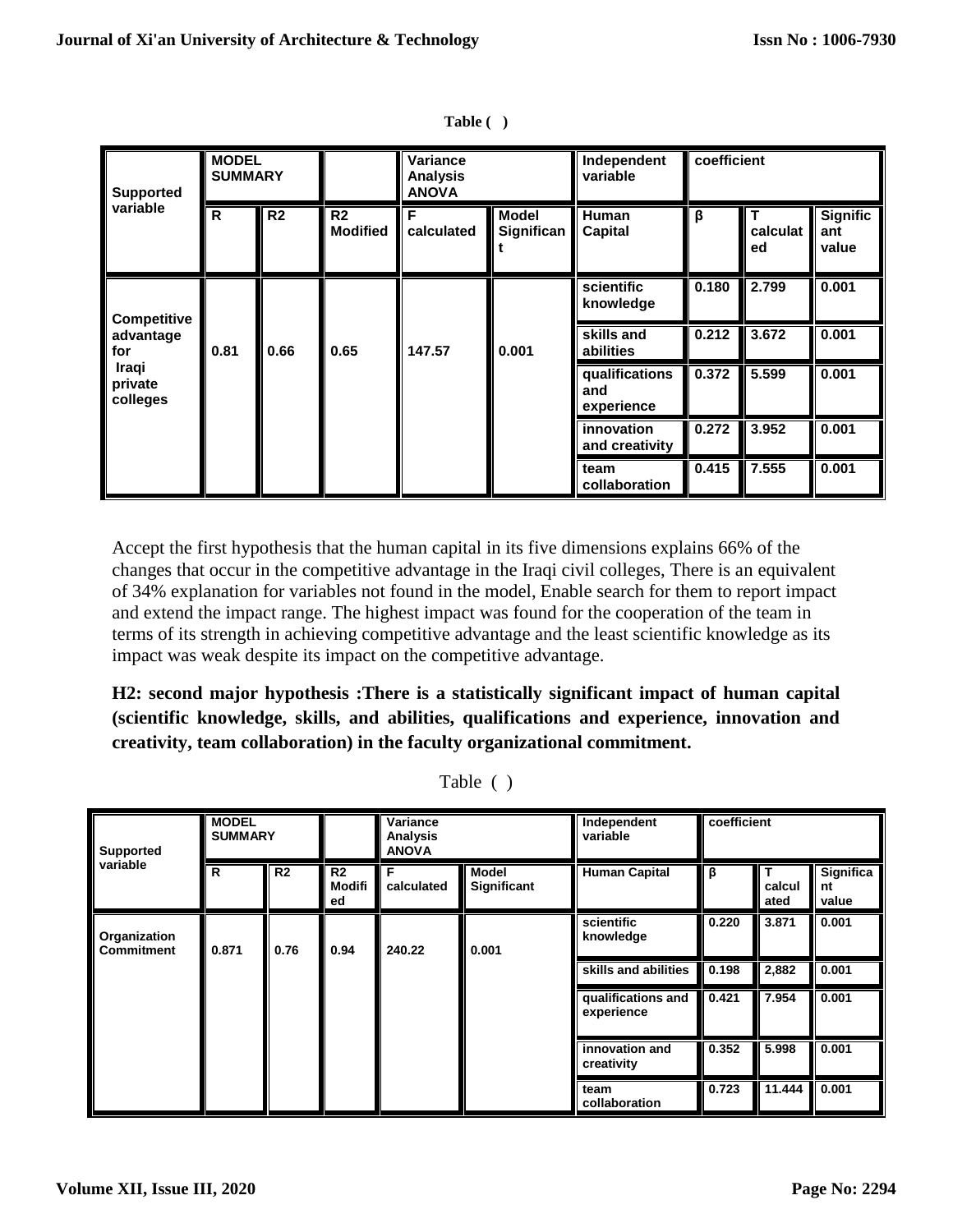The second hypothesis accepted the interpretation of 67% of the impact of human capital on organizational commitment and the highest was team collaboration and the lowest was skills and abilities.

**H3: Third major hypothesis: There is a statistically significant effect of organizational commitment (normative commitment, emotional commitment, and continuous commitment) in the competitive advantage of Iraqi private colleges.**

| <b>Supported</b> | <b>MODEL</b><br><b>SUMMARY</b> |      |                          | <b>Variance</b><br><b>Analysis</b><br><b>ANOVA</b> |                            | Independent<br>variable          | coefficient |                               |                                 |
|------------------|--------------------------------|------|--------------------------|----------------------------------------------------|----------------------------|----------------------------------|-------------|-------------------------------|---------------------------------|
| variable         | R                              | R2   | $\mathbf{R2}$<br>Modifie | F<br>calculated                                    | <b>Significan</b><br>value | Organization<br>al<br>commitment | Iβ          | $\mathbf T$<br>calculat<br>ed | <b>Signific</b><br>ant<br>value |
| Competitive      |                                |      |                          |                                                    |                            | <b>Normative</b><br>commitment   | 0.349       | 7.625                         | 0.001                           |
| Advantage        | 0.920                          | 0.85 | 0,84                     | 266.47                                             | 0.001                      | <b>Emotional</b><br>commitment   | 0.221       | 6.001                         | 0.001                           |
|                  |                                |      |                          |                                                    |                            | Continuing<br>commitment         | 0.260       | 6.677                         | 0.001                           |

| <b>Table</b> |  |  |
|--------------|--|--|
|              |  |  |

The hypothesis accepted an explanation of the impact of organizational commitment by 85% on the competitive advantage of Iraqi private colleges. The normative commitment was more effective and the emotional commitment less effective.

**H4: fourth major hypothesis: There is a statistically significant impact of human capital (scientific knowledge, skills, and abilities, qualifications, and experience, innovation, and creativity, team collaboration) in the competitive advantage of Iraqi private colleges by mediating organizational commitment (normative commitment, emotional commitment, and continuous commitment) for the college faculty.**

it was tested by using path analysis method By adopting (AMOS)program To verify the impact of human capital on the competitive advantage by mediating and the existence of organizational commitment In terms of its dimension (normative, emotional, and continuous as an intermediate variable)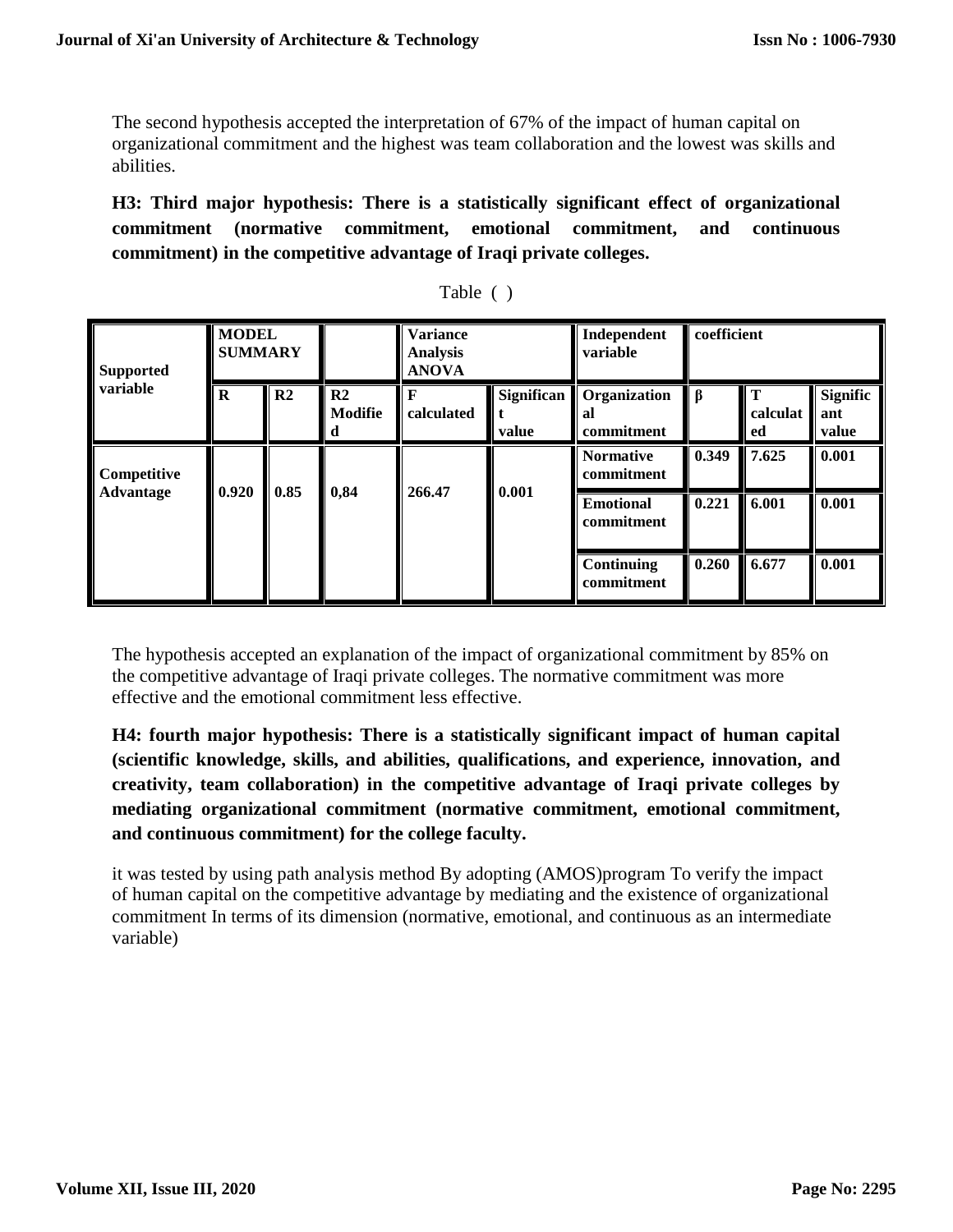| 'able |  |
|-------|--|
|       |  |

| <b>Variable</b>                                 | <b>Mediating</b><br>variable |  | Direct effect                     |                             | <b>Indirect effect</b>            |                             | <b>Actual effect</b>                        |                 |
|-------------------------------------------------|------------------------------|--|-----------------------------------|-----------------------------|-----------------------------------|-----------------------------|---------------------------------------------|-----------------|
|                                                 |                              |  | Coefficient<br>of the<br>function | Level of<br>the<br>function | Coefficient<br>of the<br>function | Level of<br>the<br>function | Coefficie Level of<br>nt of the<br>function | the<br>function |
| Human<br>Capital in<br>Competitive<br>Advantage | Organizational<br>commitment |  | 0.750                             | 0.001                       | 0.120                             | 0.001                       | 0.870                                       | 0.001           |



There Is A Significant effect at the level P< 0.001with a total influence factor of 0.870, so a onedegree increase in human capital will mediate the organizational commitment with an increase of 0.87 to achieve competitive advantage for the Iraqi private colleges.

# **5.Results**

1)The highest impact was found for the cooperation of the team in terms of its strength in achieving competitive advantage and the least scientific knowledge as its impact was weak despite its impact on the competitive advantage

2) the impact of human capital on organizational commitment and the highest was team collaboration and the lowest was skills and abilities.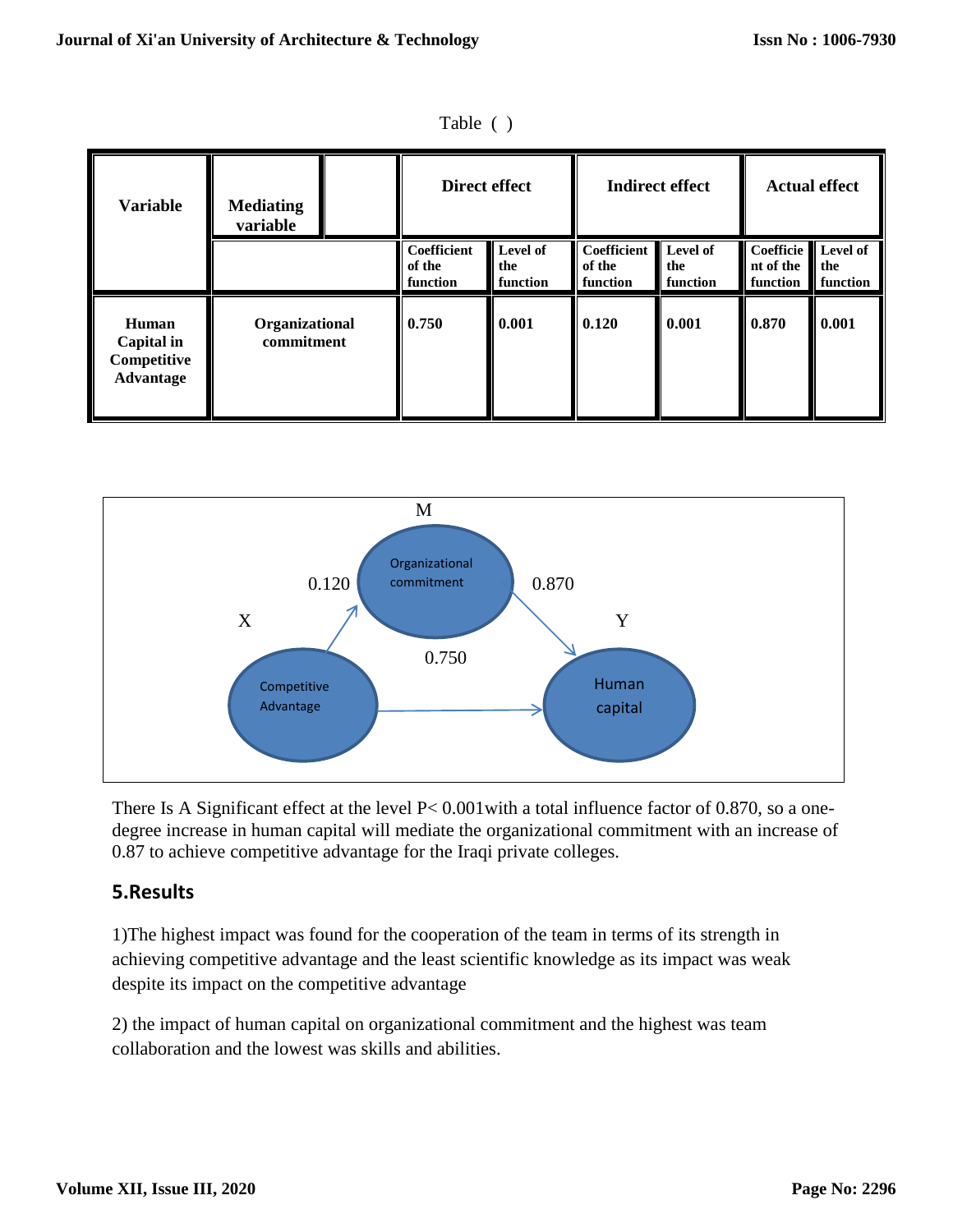3) explanation of the impact of organizational commitment by 85% on the competitive advantage of Iraqi private colleges. The normative commitment was more effective and the emotional commitment less effective.

4) There Is A Significant effect at the level P< 0.001with a total influence factor of 0.870, so a one-degree increase in human capital will mediate the organizational commitment with an increase of 0.87 to achieve competitive advantage for the Iraqi private colleges.

## **6.Conclusion**

1)for the Iraqi private colleges The results showed that human capital plays a major role in creating a competitive advantage.

2)The presence of competitive advantage, based on the existence of efficient human capital, is having a positive effect which contributes to employee commitment.

3) Organizations should find a competitive advantage based on a distinct capital, which is the optimum method that should be used in Iraqi private colleges.

4) organizational commitment of the sample has a sufficient effect on the competitive advantage of Iraqi private colleges, especially the normative commitment

# **References**

1- Mohammad S.Y.A,(2016) The Impact of Human Capital on Competitive Performance: An Empirical Study on Jordanian Pharmaceutical Companies, European Scientific Journal February 2016 edition vol.12, No.4 ISSN: 1857 – 7881 (Print) e - ISSN 1857- 7431

2-Silvestre, E., Cruz, O., & Sanin, A. (2016). Human Capital Practices, Organizational Climate, and Commitment to Latin American Universities Performance. Invited conference in the IACBE Annual Conference and Assembly Meeting. Memphis: IACBE.

3-Emerson W., M.S.,& João M. F., Gerson T. (2011) Creating a competitive advantage in Higher Education Institutions: proposal and test of a conceptual model, Int. J. Management in Education, Vol. 5, Nos. 2/3, pp146

4 Stephen Jaros, Meyer and Allen Model of Organizational Commitment: Measurement Issues, The Icfai Journal of Organizational Behavior, Vol. VI, No. 4, 2007

5**-**Natalie J. Allen John P. Meyer (1990), "The Measurement and Antecedents of Affective, Continuance and Normative Commitment to the Organization", Journal of Occupational Psychology, Vol. 63, pp. 1-18.

6- Peter R. M., Wing Y., Leona T. (2015)The relationship between human capital, value creation and employee reward, Journal of Intellectual Capital, 16 (2), 390-418. This journal article is available at Research Online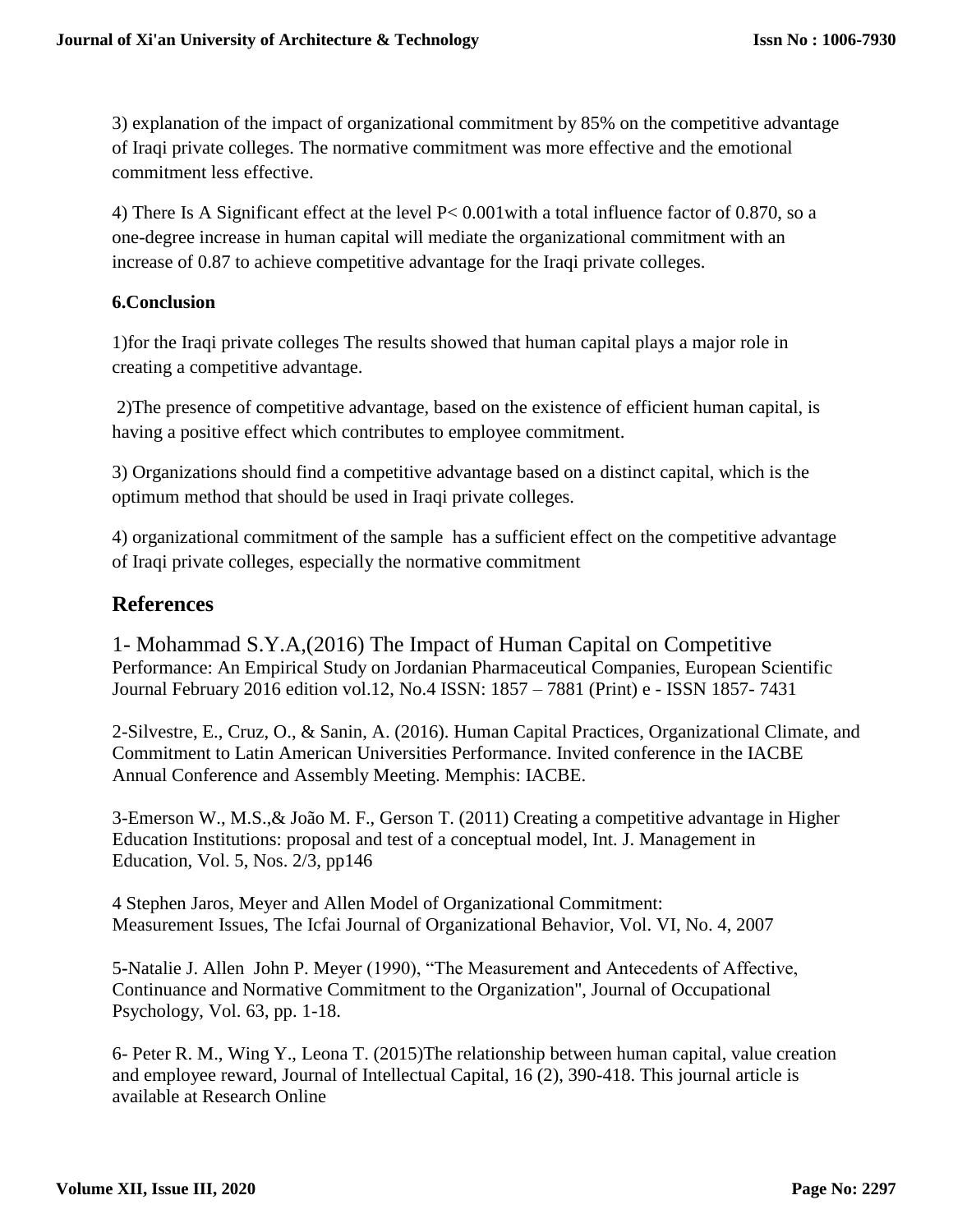7. Ukenna, S., Ijeoma, N., Anionwu, C. and Olise, M. (2010). Effect of Investment in Human Capital Development on Organisational Performance: Empirical Examination of the Perception of Small Business Owners in Nigeria. European Journal of Economics, Finance and Administrative Sciences, Issue 26, November 2010. http://www.eurojournals.com/ejefas26.htm

8- Qingzhen, H. ( 2010 ), " Xinjiang Education Investment and Economic Growth Relationship: Based on the Perspective of Human Capital", International Journal of Business and Management, Vol. 5, No. 6, pp. 215-220.

9- Peter B.(2014) The Effect Of Human Capital Development On Employee Commitment In The Judicial Service; A Case Study Of Western Region, Master Thesis In Business Administration College of Art and Social Sciences, November School Of Business, Knust,

10-Shahram N.(2017) Human Resource Management, Organizational Commitment, and Organizational Performance: Development, Test, and Correction of the Causal Model, International Review of Management and Marketing, volume 7(3), 86-92.

11- Winsome G., Frederick W., Nancy W., and John Z. (2013) Human Capital as a Contributor to Organization Competitive Advantage, E-Leader Slovenia 2013:p3-5)

12- Elina A.(2014) Components Of Organizational Commitment A case study consisting of line managers from Finnish industrial company Master's thesis, 82 p., 1 appendix October 2014

13-Helen, M. Helena L., Mark H. (2015). Measuring the Impact of Innovative Human Capital on Small firms Propensity to Innovate. Research Policy, Volume 44, Issue 4, May 2015, Pages 965- 976, Elsevier

14-Abdul Azeez, B. A., Abdul Sattar, H. A. & Manal A. (2017) Competitive Advantage Based on Human Capital and its Impact on Organizational Sustainability: Applied Study in Jordanian Telecommunications Sector, Journal of Management and Sustainability; Vol. 7, No. 1; 2017 ISSN 1925-4725 E-ISSN 1925-4733 Published by Canadian Center of Science and Education

15- Halbast H. H., and Tarik A. (2019)The Impact of Strategic Human Resource Management Practices on Competitive Advantage Sustainability: The Mediation of Human Capital Development and Employee Commitment , Sustainability 2019, 11(20), 5782;<https://doi.org/10.3390/su11205782>

16-Emeagwal, L.; Ogbonmwan, K.O. (2018)Mapping the perceived role of strategic human resource management practices in sustainable competitive advantage. Acad. Strategy. Manag. J. 2018, 17, 1–9. [Google Scholar]

17-Mahdi, O.R.; Nassar, I.A.; Almsafir, M.K.(2019) Knowledge management processes and sustainable competitive advantage: An empirical examination in private universities. J. Bus. Res. 2019, 94, 320–334. [Google Scholar] [CrossRef]